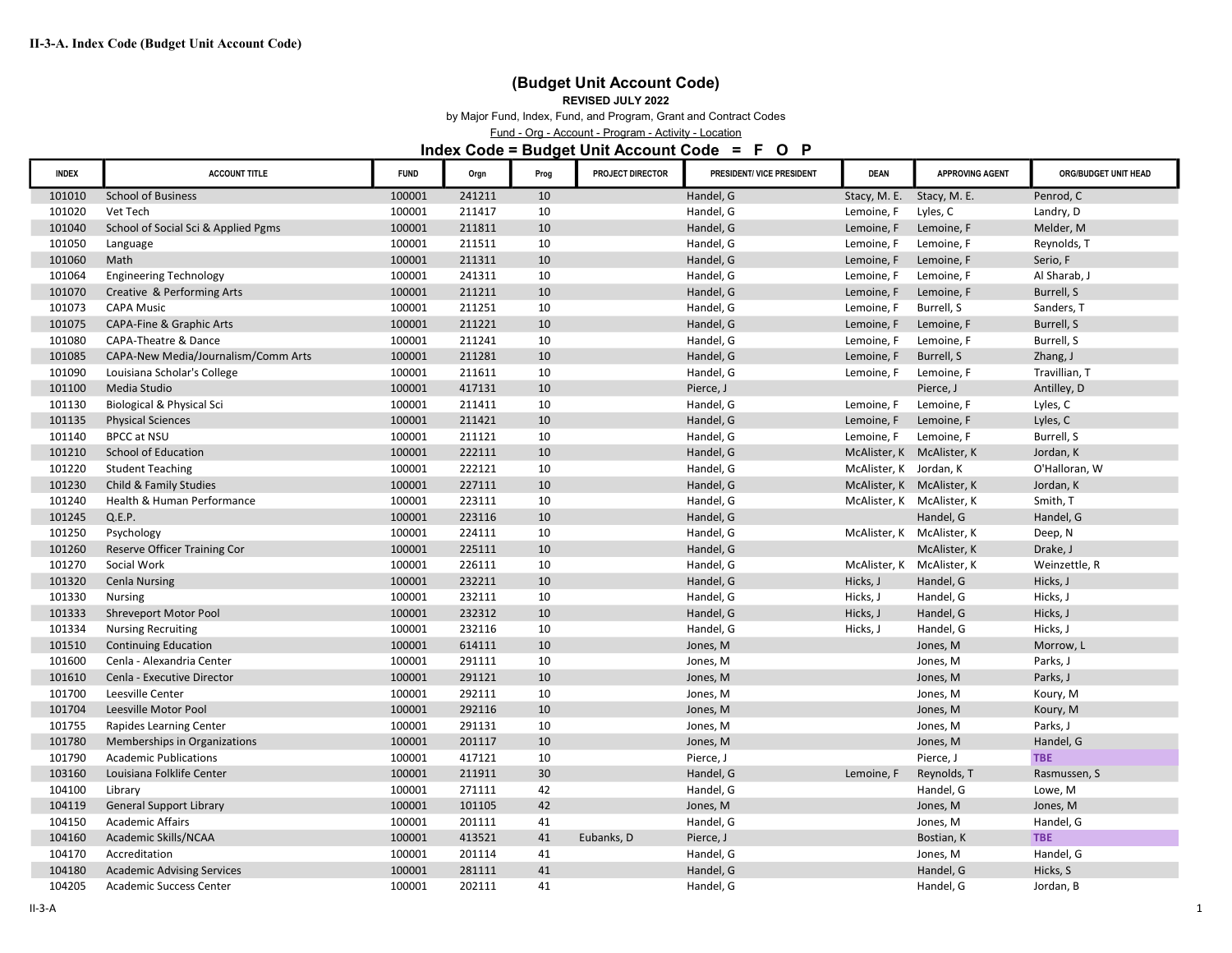| <b>INDEX</b> | <b>ACCOUNT TITLE</b>                          | <b>FUND</b> | Orgn   | Prog | PROJECT DIRECTOR | PRESIDENT/ VICE PRESIDENT | <b>DEAN</b>  | <b>APPROVING AGENT</b> | ORG/BUDGET UNIT HEAD |
|--------------|-----------------------------------------------|-------------|--------|------|------------------|---------------------------|--------------|------------------------|----------------------|
| 104300       | Dean - Arts and Sciences                      | 100001      | 211111 | 41   |                  | Handel, G                 | Lemoine, F   | Handel, G              | Lemoine, F           |
| 104310       | Dean of Educ & Hum Dev                        | 100001      | 221111 | 41   |                  | Handel, G                 | McAlister, K | Handel, G              | McAlister, K         |
| 104320       | Dean of Nurs & Allied Health                  | 100001      | 231111 | 41   |                  | Handel, G                 | Hicks, J     | Handel, G              | Hicks, J             |
| 104325       | Dean of Business & Technology                 | 100001      | 241111 | 41   |                  | Handel, G                 | Stacy, M. E. | Handel, G              | Stacy, M. E.         |
| 104400       | <b>Accessibility &amp; Disability Support</b> | 100001      | 212431 | 41   |                  | Cox, R                    |              | Cox, R                 | Washington, R        |
| 104410       | <b>Electronic Learning</b>                    | 100001      | 611121 | 41   |                  | Jones, M                  |              | Jones, M               | Morrow, L            |
| 104420       | <b>Faculty Senate</b>                         | 100001      | 201122 | 41   |                  | Handel, G                 | Lemoine, F   | Handel, G              | Reynolds, T          |
| 104425       | <b>Faculty Support Center</b>                 | 100001      | 201119 | 41   |                  | Handel, G                 |              | Jones, M               | Handel, G            |
| 104430       | <b>Farm Operations</b>                        | 100001      | 511311 | 41   |                  | Kelly, J                  |              | Kelly, J               | Landry, D            |
| 104440       | Dean of Graduate School                       | 100001      | 211131 | 41   |                  | Handel, G                 | Handel, G    | Jones, M               | Handel, G            |
| 104450       | LA Educational Research Jour                  | 100001      | 222151 | 41   |                  | Handel, G                 |              | Handel, G              | McAlister, K         |
| 104460       | Leesville Executive Director                  | 100001      | 292131 | 41   |                  | Jones, M                  |              | Jones, M               | Koury, M             |
| 104470       | Livestock Sales                               | 100001      | 511312 | 41   |                  | Kelly, J                  |              | Kelly, J               | Landry, D            |
| 104480       | Southern Studies Institute                    | 100001      | 211821 | 41   |                  | Handel, G                 | Lemoine, F   | Lemoine, F             | Melder, M            |
| 104490       | Technology Innovation & Econ Dev              | 100001      | 611111 | 41   |                  | Jones, M                  |              | Jones, M               | Morrow, L            |
| 104500       | Inst Effectiveness & HR                       | 100001      | 213111 | 41   |                  | Jones, M                  |              | Jones, M               | Biscoe, V            |
| 104505       | <b>University Plannings SACS</b>              | 100001      | 213121 | 41   |                  | Jones, M                  |              | Jones, M               | Biscoe, V            |
| 104510       | <b>International Employment Services</b>      | 100001      | 511119 | 41   |                  | Jones, M                  |              | Jones, M               | Biscoe, V            |
| 105150       | <b>Student Experience</b>                     | 100001      | 811111 | 50   |                  | Cox, R                    |              | Jones, M               | Cox, R               |
| 105160       | <b>Enrollment Management</b>                  | 100001      | 212811 | 50   |                  | Cox, R                    |              | Cox, R                 | Erikson, V           |
| 105175       | Speech & Debate                               | 100001      | 211615 | 50   | Eaton, D         | Handel, G                 | Lemoine, F   | Zhang, J               | Eaton, D             |
| 105390       | <b>Recruiting NCAA</b>                        | 100001      | 411119 | 50   |                  | Pierce, J                 |              | Jones, M               | Pierce, J            |
| 105500       | Academic Services/NCAA                        | 100001      | 411115 | 50   |                  | Pierce, J                 |              | Jones, M               | Pierce, J            |
| 105505       | Admissions                                    | 100001      | 215111 | 50   |                  | Cox, R                    |              | Erikson, V             | Bell, T              |
| 105510       | <b>Band</b>                                   | 100001      | 211231 | 50   |                  | Handel, G                 | Lemoine, F   | Lemoine, F             | Burrell, S           |
| 105530       | <b>Career Fairs</b>                           | 100001      | 212221 | 50   |                  | Cox, R                    |              | Cox, R                 | Boone, R             |
| 105540       | <b>Cheer Groups</b>                           | 100001      | 211261 | 50   |                  | Jones, M                  |              | Jones, M               | Lucky, J             |
| 105545       | <b>Spirit Groups</b>                          | 100001      | 211262 | 50   |                  | Handel, G                 | Lemoine, F   | Lemoine, F             | Burrell, S           |
| 105550       | <b>Class Schedules</b>                        | 100001      | 214141 | 50   |                  | Handel, G                 |              | Handel, G              | Prescott, B          |
| 105560       | <b>Accessibility &amp; Disability Tutors</b>  | 100001      | 212434 | 50   |                  | Cox, R                    |              | Cox, R                 | Washington, R        |
| 105570       | <b>Financial Aid</b>                          | 100001      | 261131 | 50   |                  | Cox, R                    |              | Erikson, V             | Jackson, L           |
| 105590       | Honors Banquet                                | 100001      | 201121 | 50   |                  | Handel, G                 |              | Jones, M               | Handel, G            |
| 105600       | <b>Literary Rally</b>                         | 100001      | 212231 | 50   |                  | Cox, R                    |              | Cox, R                 | Boone, R             |
| 105610       | Quiz Bowl                                     | 100001      | 271119 | 50   |                  | Handel, G                 |              | Handel, G              | Landry, A            |
| 105620       | Rallies                                       | 100001      | 413162 | 50   | Heimerman, M     | Pierce, J                 |              | Bostian, K             | <b>TBE</b>           |
| 105630       | Registrar                                     | 100001      | 214111 | 50   |                  | Handel, G                 |              | Handel, G              | Prescott, B          |
| 105670       | Stud Success & New Stud Prog                  | 100001      | 212521 | 50   |                  | Cox, R                    |              | Cox, R                 | <b>TBE</b>           |
| 105680       | <b>Student Affairs</b>                        | 100001      | 212111 | 50   |                  | Cox, R                    |              | Jones, M               | Cox, R               |
| 105690       | <b>Student Success &amp; Programming</b>      | 100001      | 212524 | 50   |                  | Cox, R                    |              | Cox, R                 | <b>TBE</b>           |
| 105700       | <b>Testing Center</b>                         | 100001      | 212311 | 50   |                  | Handel, G                 |              | Handel, G              | Hamous, S            |
| 105710       | <b>University Catalog</b>                     | 100001      | 214131 | 50   |                  | Handel, G                 |              | Handel, G              | Prescott, B          |
| 105720       | <b>University Recruiting</b>                  | 100001      | 415111 | 50   |                  | Cox, R                    |              | Erikson, V             | Erikson, V           |
| 105730       | <b>Recruiting Enrollment Support</b>          | 100001      | 416112 | 50   |                  | Pierce, J                 |              | Pierce, J              | Zering, E            |
| 105731       | <b>Nursing Marketing</b>                      | 100001      | 416113 | 50   |                  | Pierce, J                 |              | Pierce, J              | Zering, E            |
| 105740       | <b>International Recruiting</b>               | 100001      | 511116 | 50   |                  | Handel, G                 |              | Handel, G              | Contreras, T         |
| 106005       | Alumni Columns                                | 100001      | 414121 | 60   |                  | Pierce, J                 |              | Pierce, J              | Chasteen, T          |
| 106010       | <b>Audit Fees</b>                             | 100001      | 711811 | 60   |                  | Jones, P                  |              | Jones, M               | Jones, P             |
| 106020       | <b>Business Affairs</b>                       | 100001      | 311111 | 60   |                  | Jones, P                  |              | Jones, M               | Jones, P             |
| 106030       | <b>Campus Activities</b>                      | 100001      | 101107 | 60   |                  | Jones, M                  |              | Jones, M               | Jones, M             |
| 106050       | Commencement                                  | 100001      | 214121 | 60   |                  | Handel, G                 |              | Handel, G              | Prescott, B          |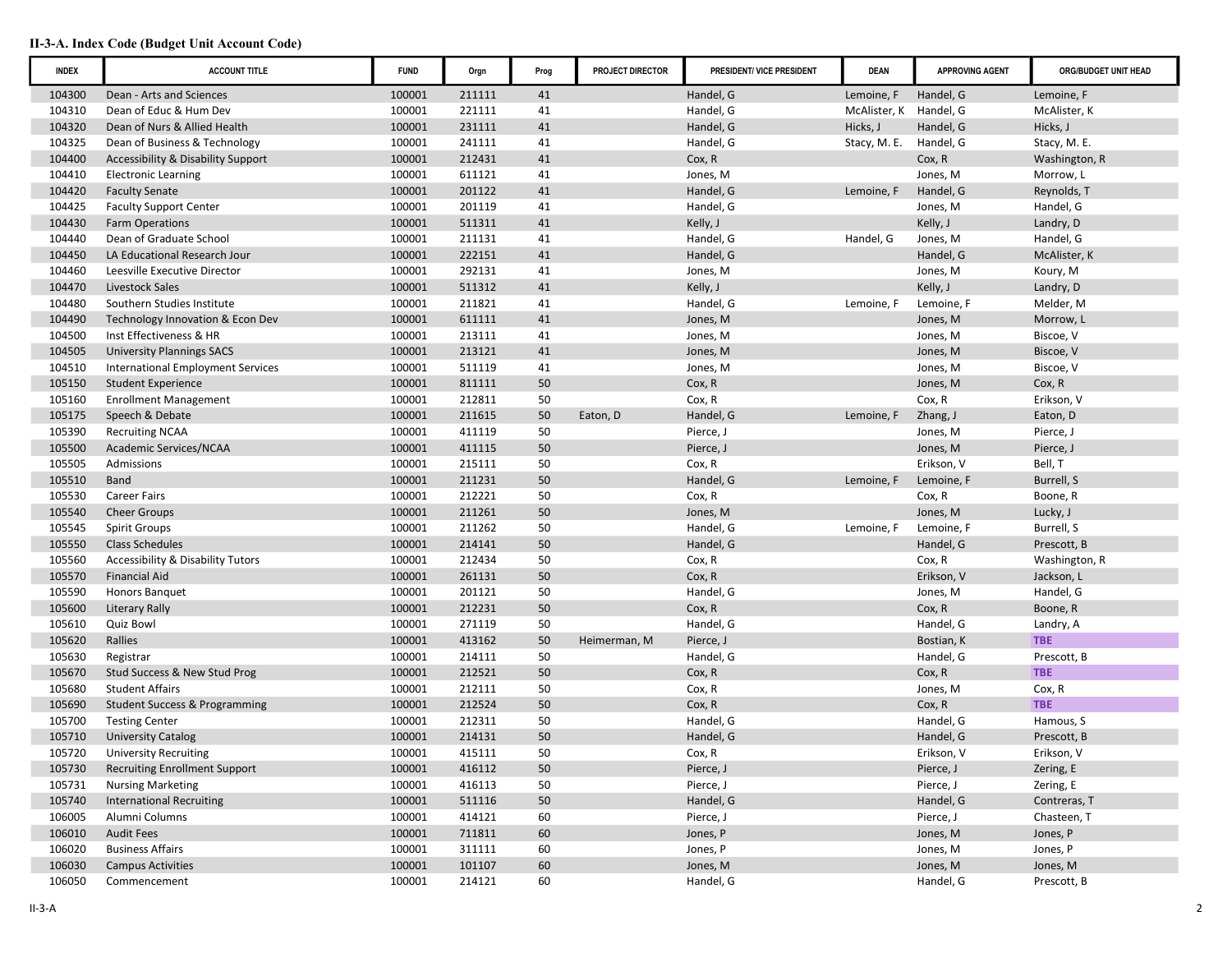| <b>INDEX</b> | <b>ACCOUNT TITLE</b>                  | <b>FUND</b> | Orgn   | Prog | PROJECT DIRECTOR | PRESIDENT/ VICE PRESIDENT | <b>DEAN</b> | <b>APPROVING AGENT</b> | ORG/BUDGET UNIT HEAD |
|--------------|---------------------------------------|-------------|--------|------|------------------|---------------------------|-------------|------------------------|----------------------|
| 106055       | Diversity and Inclusion               | 100001      | 101211 | 60   |                  | Snowden, M                |             | Jones, M               | Snowden, M           |
| 106060       | <b>External Affairs</b>               | 100001      | 411111 | 60   |                  | Pierce, J                 |             | Jones, M               | Pierce, J            |
| 106070       | Information Technology Services       | 100001      | 901111 | 60   |                  | Jones, M                  |             | Jones, M               | Hippler, S           |
| 106080       | Public Info & Media Relations         | 100001      | 417111 | 60   |                  | Pierce, J                 |             | Pierce, J              | Jackson, Leah        |
| 106090       | <b>Institutional Research</b>         | 100001      | 251111 | 60   |                  | Jones, M                  |             | Biscoe, V              | Mitchell, D          |
| 106110       | Memberships in Organizations          | 100001      | 201117 | 60   |                  | Handel, G                 |             | Jones, M               | Handel, G            |
| 106120       | <b>NSU Nursing Security</b>           | 100001      | 511211 | 60   |                  | Jones, M                  |             | Kelly, J               | Vercher, C           |
| 106130       | Post Office                           | 100001      | 313111 | 60   |                  | Kelly, J                  |             | Kelly, J               | Dyjack, A            |
| 106140       | President's Office                    | 100001      | 101101 | 60   |                  | Jones, M                  |             | Jones, M               | Jones, M             |
| 106150       | Purple Alert                          | 100001      | 512121 | 60   | Eddington, C     | Kelly, J                  |             | Kelly, J               | Powell, J            |
| 106170       | University Advancement                | 100001      | 414111 | 60   |                  | Pierce, J                 |             | Pierce, J              | Chasteen, T          |
| 106175       | <b>Endowment Support</b>              | 100001      | 414115 | 60   |                  | Pierce, J                 |             | Pierce, J              | Chasteen, T          |
| 106180       | <b>University Police</b>              | 100001      | 511221 | 60   |                  | Kelly, J                  |             | Kelly, J               | Vercher, C           |
| 106190       | University Safety & Compliance        | 100001      | 511231 | 60   |                  | Kelly, J                  |             | Kelly, J               | Caliste, J           |
| 106200       | <b>University Printing Collection</b> | 100001      | 418114 | 60   |                  | Pierce, J                 |             | Pierce, J              | Scott, M             |
| 106204       | <b>University Printing Services</b>   | 100001      | 418115 | 60   |                  | Pierce, J                 |             | Pierce, J              | Scott, M             |
| 106982       | <b>General Support President</b>      | 100001      | 101104 | 60   |                  | Jones, M                  |             | Jones, M               | Jones, M             |
| 106985       | General Support Institutional Supp    | 100001      | 101105 | 60   |                  | Jones, M                  |             | Jones, M               | Jones, M             |
| 106992       | Postage Athletics                     | 100001      | 711611 | 60   |                  | Kelly, J                  |             | Kelly, J               | Dyjack, A            |
| 106998       | <b>Worker's Compensation</b>          | 100001      | 711311 | 60   |                  | Jones, P                  |             | Jones, P               | Liles, C.            |
| 107005       | <b>Auxiliary Facility Maint</b>       | 100001      | 413711 | 70   | Dubois, P        | Pierce, J                 |             | Bostian, K             | <b>TBE</b>           |
| 107010       | Environmental Health & Safet          | 100001      | 512111 | 70   | Eddington, C     | Kelly, J                  |             | Kelly, J               | Powell, J            |
| 107020       | <b>Equipment Repair Shop</b>          | 100001      | 515131 | 70   |                  | Kelly, J                  |             | Wohletz, D             | <b>TBE</b>           |
| 107030       | Grounds                               | 100001      | 514111 | 70   |                  | Kelly, J                  |             | Wohletz, D             | Goings, M            |
| 107040       | <b>Maintenance of Buildings</b>       | 100001      | 515141 | 70   |                  | Kelly, J                  |             | Wohletz, D             | <b>TBE</b>           |
| 107050       | Motor Pool                            | 100001      | 511811 | 70   |                  | Kelly, J                  |             | Kelly, J               | Caliste, J           |
| 107054       | <b>Motor Pool Rent Cars</b>           | 100001      | 511814 | 70   |                  | Kelly, J                  |             | Kelly, J               | Caliste, J           |
| 107055       | Motor Pool Repairs                    | 100001      | 511817 | 70   |                  | Kelly, J                  |             | Kelly, J               | Caliste, J           |
| 107059       | <b>Motor Pool Collections</b>         | 100001      | 511815 | 70   |                  | Kelly, J                  |             | Kelly, J               | Caliste, J           |
| 107070       | <b>Operations of Utilities</b>        | 100001      | 515151 | 70   |                  | Kelly, J                  |             | Wohletz, D             | Lentz, J             |
| 107080       | <b>Physical Plant</b>                 | 100001      | 515111 | 70   |                  | Kelly, J                  |             | Kelly, J               | Wohletz, D           |
| 107090       | Property Insurance                    | 100001      | 711713 | 70   |                  | Jones, M                  |             | Jones, P               | Liles, C.            |
| 107091       | <b>Property Insurance Recovery</b>    | 100001      | 711714 | 70   |                  | Jones, M                  |             | Jones, P               | Liles, C.            |
| 107100       | <b>Technical Services</b>             | 100001      | 902111 | 70   |                  | Jones, M                  |             | Jones, M               | Hippler, S           |
| 107110       | <b>University Affairs</b>             | 100001      | 511111 | 70   |                  | Kelly, J                  |             | Jones, M               | Kelly, J             |
| 107113       | ADA Faculty & Staff                   | 100001      | 511118 | 70   |                  | Jones, M                  |             | Jones, M               | Kelly, J             |
| 107120       | <b>University Plant Services</b>      | 100001      | 312112 | 70   |                  | Kelly, J                  |             | Kelly, J               | Powell, J            |
| 107200       | <b>Extraordinary Maintenance</b>      | 100001      | 515118 | 70   |                  | Kelly, J                  |             | Kelly, J               | Wohletz, D           |
| 107210       | Key and Lock Systems                  | 100001      | 515116 | 70   |                  | Kelly, J                  |             | Kelly, J               | Wohletz, D           |
| 107215       | <b>Plant Maintenance</b>              | 100001      | 515115 | 70   |                  | Kelly, J                  |             | Kelly, J               | Wohletz, D           |
| 107220       | President's Home                      | 100001      | 511611 | 70   |                  | Kelly, J                  |             | Jones, M               | Kelly, J             |
| 107230       | Alexandria Custodial Service          | 100001      | 513113 | 70   |                  | Kelly, J                  |             | Kelly, J               | Wohletz, D           |
| 107232       | <b>Shreveport Custodial Service</b>   | 100001      | 513114 | 70   |                  | Kelly, J                  |             | Kelly, J               | Wohletz, D           |
| 107233       | University Custodial Contrac          | 100001      | 513112 | 70   |                  | Kelly, J                  |             | Kelly, J               | Wohletz, D           |
| 107234       | <b>University Custodial Service</b>   | 100001      | 513111 | 70   |                  | Kelly, J                  |             | Kelly, J               | Wohletz, D           |
| 107240       | <b>Utilities Leesville</b>            | 100001      | 515121 | 70   |                  | Kelly, J                  |             | Kelly, J               | Wohletz, D           |
| 107241       | <b>Utilities Natchitoches</b>         | 100001      | 515122 | 70   |                  | Kelly, J                  |             | Kelly, J               | Wohletz, D           |
| 107243       | <b>Utilities Shreveport</b>           | 100001      | 515123 | 70   |                  | Kelly, J                  |             | Kelly, J               | Wohletz, D           |
| 107244       | Utilities Rapides Learning Center     | 100001      | 515126 | 70   |                  | Kelly, J                  |             | Kelly, J               | Wohletz, D           |
| 107331       | Warehouse Inventory Control           | 100001      | 312121 | 70   |                  | Kelly, J                  |             | Kelly, J               | Powell, J            |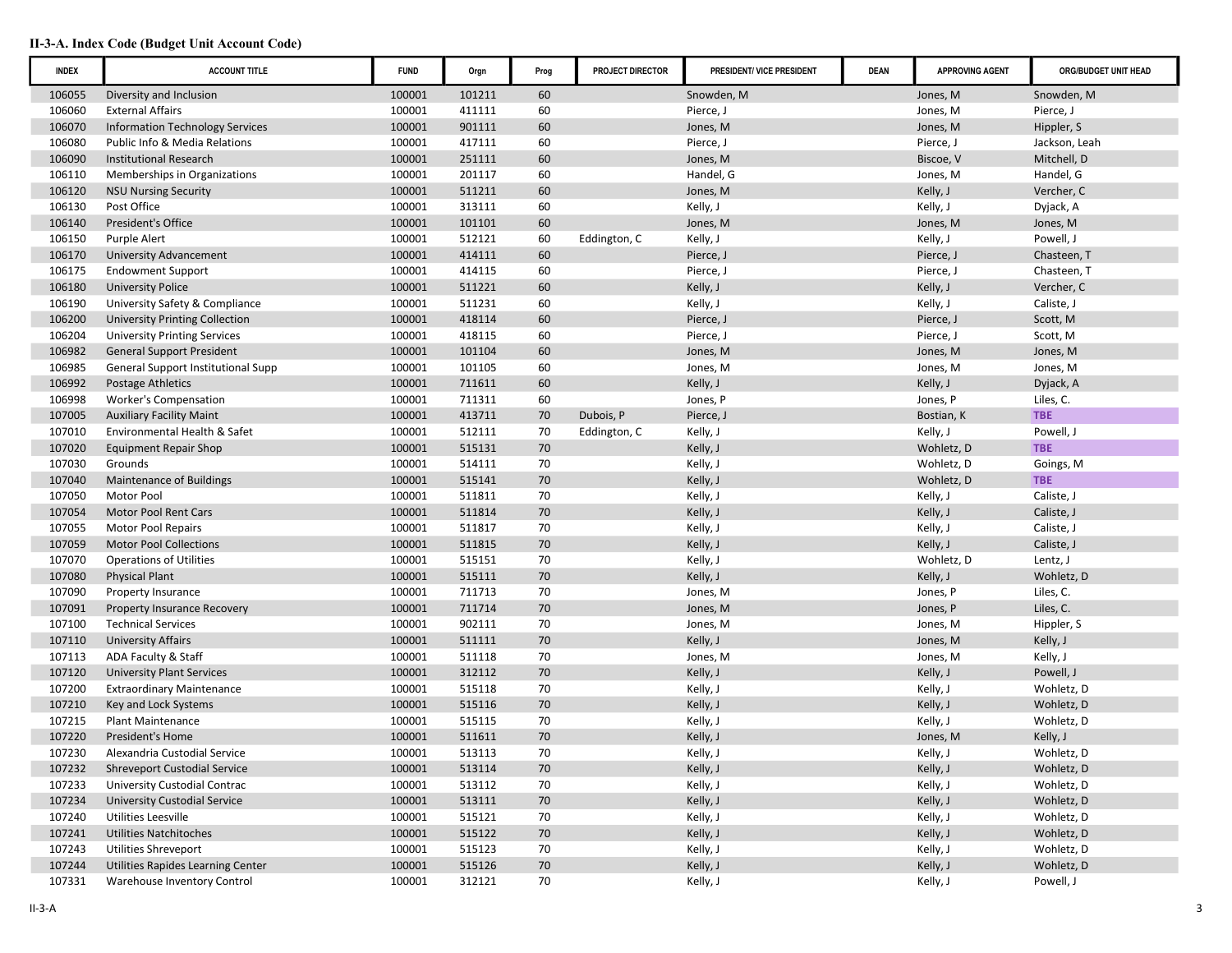| <b>INDEX</b> | <b>ACCOUNT TITLE</b>                | <b>FUND</b> | Orgn   | Prog | PROJECT DIRECTOR | PRESIDENT/ VICE PRESIDENT | <b>DEAN</b> | <b>APPROVING AGENT</b> | ORG/BUDGET UNIT HEAD |
|--------------|-------------------------------------|-------------|--------|------|------------------|---------------------------|-------------|------------------------|----------------------|
| 107500       | <b>Maintenance Allocation</b>       | 100001      | 711816 | 70   |                  | Jones, P                  |             | Jones, M               | Jones, P             |
| 107985       | <b>General Support OPM</b>          | 100001      | 101105 | 70   |                  | Jones, M                  |             | Jones, M               | Jones, M             |
| 107993       | Athletic Facility Use Allocation    | 100001      | 413913 | 70   |                  | Pierce, J                 |             | Pierce, J              | Bostian, K           |
| 108111       | Academic Excellence                 | 100001      | 217119 | 80   |                  | Cox, R                    |             | Erikson, V             | Jackson, L           |
| 108112       | Academic Scholarship BDT            | 100001      | 217142 | 80   |                  | Cox, R                    |             | Erikson, V             | Jackson, L           |
| 108113       | <b>Presidential Ambassadors</b>     | 100001      | 217114 | 80   |                  | Cox, R                    |             | Erikson, V             | Jackson, L           |
| 108114       | <b>Tuition Hardship</b>             | 100001      | 217280 | 80   |                  | Cox, R                    |             | Erikson, V             | Jackson, L           |
| 108120       | Band                                | 100001      | 217112 | 80   |                  | Handel, G                 | Lemoine, F  | Lemoine, F             | Burrell, S           |
| 108121       | <b>CAPA Art</b>                     | 100001      | 217131 | 80   |                  | Handel, G                 | Lemoine, F  | Lemoine, F             | Burrell, S           |
| 108125       | Dance Line                          | 100001      | 217120 | 80   |                  | Handel, G                 | Lemoine, F  | Lemoine, F             | Burrell, S           |
| 108128       | Yell Leader                         | 100001      | 217135 | 80   |                  | Handel, G                 | Lemoine, F  | Lemoine, F             | Burrell, S           |
| 108129       | Pom Pom Line                        | 100001      | 217129 | 80   |                  | Handel, G                 | Lemoine, F  | Lemoine, F             | Burrell, S           |
| 108130       | <b>NSU Award</b>                    | 100001      | 217124 | 80   |                  | Cox, R                    |             | Erikson, V             | Jackson, L           |
| 108131       | NASA - Jove                         | 100001      | 217123 | 80   |                  | Cox, R                    |             | Erikson, V             | Jackson, L           |
| 108135       | <b>Presidential Honors</b>          | 100001      | 217113 | 80   |                  | Cox, R                    |             | Erikson, V             | Jackson, L           |
| 108138       | <b>LCTCS Excellence Scholarship</b> | 100001      | 217138 | 80   |                  | Cox, R                    |             | Erikson, V             | Jackson, L           |
| 108140       | Cazales-Foiani Award                | 100001      | 217130 | 80   |                  | Cox, R                    |             | Erikson, V             | Jackson, L           |
| 108142       | LSC Research                        | 100001      | 217121 | 80   |                  | Cox, R                    |             | Erikson, V             | Jackson, L           |
| 108144       | Wiliam Foiani Award                 | 100001      | 217134 | 80   |                  | Cox, R                    |             | Erikson, V             | Jackson, L           |
| 108148       | LSC Scholarship                     | 100001      | 217122 | 80   |                  | Handel, G                 | Lemoine, F  | Lemoine, F             | <b>TBE</b>           |
| 108160       | Music                               | 100001      | 217117 | 80   |                  | Handel, G                 | Lemoine, F  | Lemoine, F             | Burrell, S           |
| 108165       | <b>Nursing</b>                      | 100001      | 217125 | 80   |                  | Cox, R                    |             | Erikson, V             | Jackson, L           |
| 108166       | Pageant Award                       | 100001      | 217128 | 80   |                  | Cox, R                    |             | Erikson, V             | Jackson, L           |
| 108167       | <b>Orientation Leader Scholarsh</b> | 100001      | 217126 | 80   |                  | Cox, R                    |             | Erikson, V             | Jackson, L           |
| 108168       | <b>Presidential Scholar Award</b>   | 100001      | 217116 | 80   |                  | Cox, R                    |             | Erikson, V             | Jackson, L           |
| 108169       | <b>NSU Achievement</b>              | 100001      | 217140 | 80   |                  | Cox, R                    |             | Erikson, V             | Jackson, L           |
| 108170       | Presidential Leadership             | 100001      | 217115 | 80   |                  | Cox, R                    |             | Erikson, V             | Jackson, L           |
| 108171       | <b>Outstanding Student Award</b>    | 100001      | 217127 | 80   |                  | Cox, R                    |             | Erikson, V             | Jackson, L           |
| 108172       | <b>ROTC</b>                         | 100001      | 217118 | 80   |                  | Cox, R                    |             | Erikson, V             | Jackson, L           |
| 108173       | <b>NSU Opportunity</b>              | 100001      | 217136 | 80   |                  | Cox, R                    |             | Erikson, V             | Jackson, L           |
| 108175       | Theatre                             | 100001      | 217132 | 80   |                  | Handel, G                 | Lemoine, F  | Lemoine, F             | Burrell, S           |
| 108176       | Straightline Scholarship            | 100001      | 217141 | 80   |                  | Cox, R                    |             | Erikson, V             | Jackson, L           |
| 108177       | <b>Transfer Excellence Scholars</b> | 100001      | 217139 | 80   |                  | Cox, R                    |             | Erikson, V             | Jackson, L           |
| 108180       | Valedictorial/Saluatatorian         | 100001      | 217133 | 80   |                  | Cox, R                    |             | Erikson, V             | Jackson, L           |
| 108185       | <b>Veterans Affairs</b>             | 100001      | 217219 | 80   |                  | Cox, R                    |             | Erikson, V             | Jackson, L           |
| 108209       | OOS Texas                           | 100001      | 217271 | 80   |                  | Cox, R                    |             | Erikson, V             | Jackson, L           |
| 108210       | <b>Barksdale AFB Exemption</b>      | 100001      | 217240 | 80   |                  | Cox, R                    |             | Erikson, V             | Jackson, L           |
| 108211       | Fort Polk                           | 100001      | 217242 | 80   |                  | Cox, R                    |             | Erikson, V             | Jackson, L           |
| 108215       | <b>OOS Academic</b>                 | 100001      | 217278 | 80   |                  | Cox, R                    |             | Erikson, V             | Jackson, L           |
| 108216       | OOS Performance                     | 100001      | 217279 | 80   |                  | Cox, R                    |             | Erikson, V             | Jackson, L           |
| 108218       | OOS Hardship                        | 100001      | 217274 | 80   |                  | Cox, R                    |             | Erikson, V             | Jackson, L           |
| 108219       | <b>Medical Technology</b>           | 100001      | 217243 | 80   |                  | Cox, R                    |             | Erikson, V             | Jackson, L           |
| 108220       | LACTEP                              | 100001      | 217214 | 80   |                  | Cox, R                    |             | Erikson, V             | Jackson, L           |
| 108222       | <b>Basic Teacher Exemption</b>      | 100001      | 217286 | 80   |                  | Cox, R                    |             | Erikson, V             | Jackson, L           |
| 108225       | <b>NSU Coorperative Program</b>     | 100001      | 217244 | 80   |                  | Cox, R                    |             | Erikson, V             | Jackson, L           |
| 108226       | NSU COOP Ft. Polk                   | 100001      | 217241 | 80   |                  | Cox, R                    |             | Erikson, V             | Jackson, L           |
| 108227       | <b>NSU IT Cooperative Program</b>   | 100001      | 217245 | 80   |                  | Cox, R                    |             | Erikson, V             | Jackson, L           |
| 108240       | Out of State Graduate               | 100001      | 217216 | 80   |                  | Cox, R                    |             | Erikson, V             | Jackson, L           |
| 108241       | <b>SGA Officers</b>                 | 100001      | 217272 | 80   |                  | Cox, R                    |             | Erikson, V             | Jackson, L           |
| 108242       | <b>CODOFIL</b>                      | 100001      | 217273 | 80   |                  | Cox, R                    |             | Erikson, V             | Jackson, L           |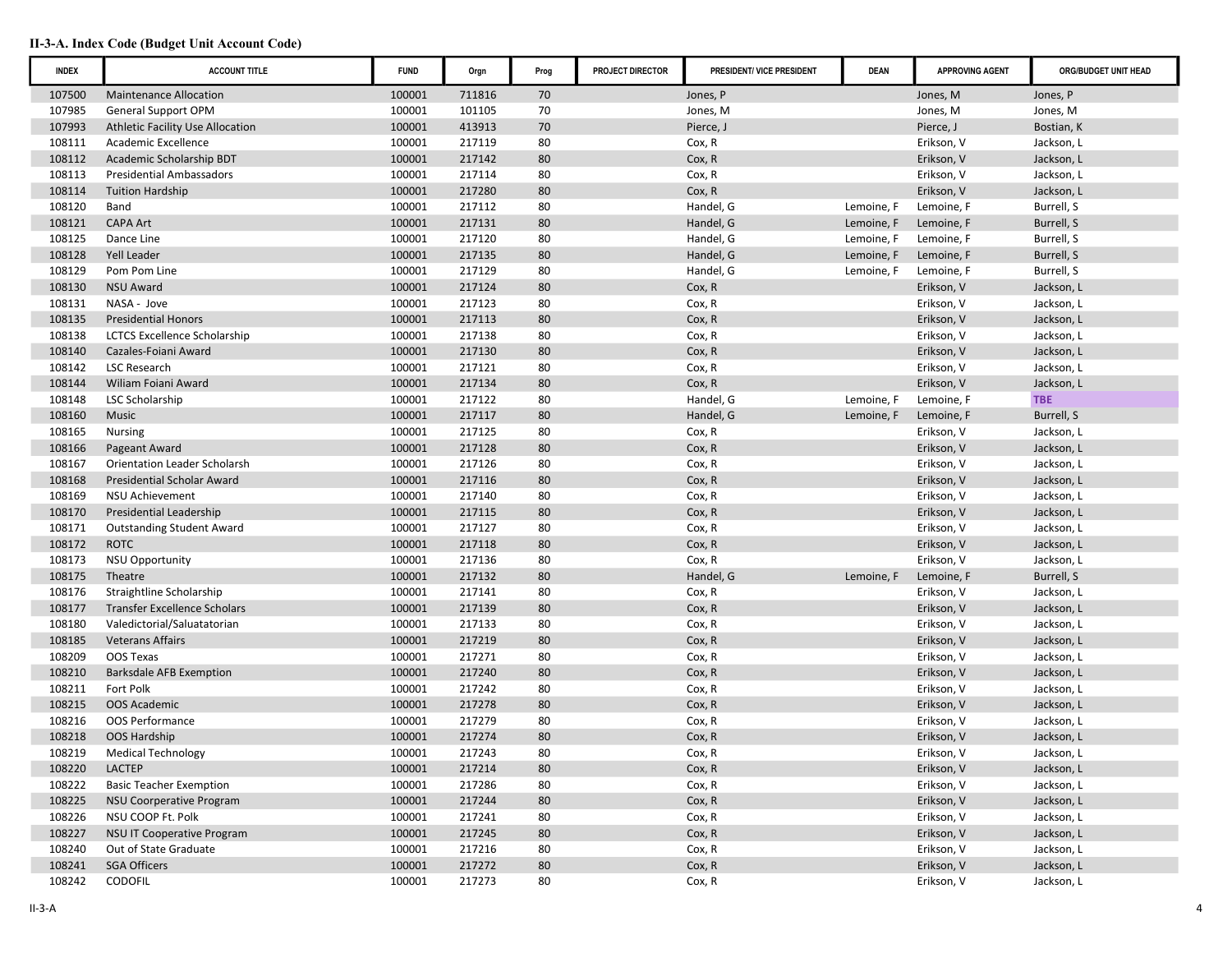| <b>INDEX</b> | <b>ACCOUNT TITLE</b>                       | <b>FUND</b> | Orgn   | Prog | PROJECT DIRECTOR | PRESIDENT/ VICE PRESIDENT | <b>DEAN</b>            | <b>APPROVING AGENT</b> | ORG/BUDGET UNIT HEAD |
|--------------|--------------------------------------------|-------------|--------|------|------------------|---------------------------|------------------------|------------------------|----------------------|
| 108243       | <b>BOR Fees</b>                            | 100001      | 217275 | 80   |                  | Cox, R                    |                        | Erikson, V             | Jackson, L           |
| 108244       | LEQSF Fee Exemption                        | 100001      | 217246 | 80   |                  | Cox, R                    |                        | Erikson, V             | Jackson, L           |
| 108245       | LASIP                                      | 100001      | 217277 | 80   |                  | Cox, R                    |                        | Erikson, V             | Jackson, L           |
| 108246       | LEH Fee Waiver                             | 100001      | 217276 | 80   |                  | Cox, R                    |                        | Erikson, V             | Jackson, L           |
| 108250       | Faculty/Staff                              | 100001      | 217281 | 80   |                  | Cox, R                    |                        | Erikson, V             | Jackson, L           |
| 108252       | <b>Faculty/Staff Dependants</b>            | 100001      | 217282 | 80   |                  | Cox, R                    |                        | Erikson, V             | Jackson, L           |
| 108254       | Faculty/Staff Spouse                       | 100001      | 217283 | 80   |                  | Cox, R                    |                        | Erikson, V             | Jackson, L           |
| 108256       | <b>Community College Exemption</b>         | 100001      | 217285 | 80   |                  | Cox, R                    |                        | Erikson, V             | Jackson, L           |
| 108257       | Vo Tech Exemption                          | 100001      | 217284 | 80   |                  | Cox, R                    |                        | Erikson, V             | Jackson, L           |
| 108260       | <b>TOPS Exemption</b>                      | 100001      | 217287 | 80   |                  | Cox, R                    |                        | Erikson, V             | Jackson, L           |
| 108270       | <b>National Guard</b>                      | 100001      | 217215 | 80   |                  | Cox, R                    |                        | Erikson, V             | Jackson, L           |
| 108271       | Senior Citizen                             | 100001      | 217217 | 80   |                  | Cox, R                    |                        | Erikson, V             | Jackson, L           |
| 108272       | <b>Gender Equity</b>                       | 100001      | 217218 | 80   |                  | Cox, R                    |                        | Erikson, V             | Jackson, L           |
| 108275       | Cordell Hull                               | 100001      | 217211 | 80   |                  | Cox, R                    |                        | Erikson, V             | Jackson, L           |
| 108276       | <b>Policeman Dependents</b>                | 100001      | 217213 | 80   |                  | Cox, R                    |                        | Erikson, V             | Jackson, L           |
| 108277       | <b>Fireman Dependents</b>                  | 100001      | 217212 | 80   |                  | Cox, R                    |                        | Erikson, V             | Jackson, L           |
| 108278       | Police Officer Exemption                   | 100001      | 217247 | 80   |                  | Cox, R                    |                        | Erikson, V             | Jackson, L           |
| 108300       | <b>Go Grants Support</b>                   | 100001      | 217248 | 80   |                  | Cox, R                    |                        | Erikson, V             | Jackson, L           |
| 108982       | <b>General Support President</b>           | 100001      | 101104 | 80   |                  | Jones, M                  |                        | Jones, M               | Jones, M             |
| 108985       | <b>General Support</b>                     | 100001      | 101105 | 80   |                  | Jones, M                  |                        | Jones, M               | Jones, M             |
| 108986       | Unrealizable Revenue Contingency           | 100001      | 721112 | 80   |                  | Jones, P                  |                        | Jones, M               | Jones, P             |
| 109500       | <b>Interagency Transfer</b>                | 100001      | 712111 | 86   |                  | Jones, P                  |                        | Jones, M               | Jones, P             |
| 109675       | <b>SEOG Matching</b>                       | 100001      | 217311 | 86   |                  | Cox, R                    |                        | Cox, R                 | Jackson, L           |
| 109750       | Transfer - Restricted                      | 100001      | 712112 | 86   |                  | Jones, P                  |                        | Jones, M               | Jones, P             |
| 109800       | <b>Matching Other</b>                      | 100001      | 712113 | 86   |                  | Jones, P                  |                        | Jones, M               | Jones, P             |
| 110170       | Transfer to System Revenue                 | 100001      | 712211 | 87   |                  | Jones, P                  |                        | Jones, M               | Jones, P             |
| 110171       | Transfer to Building Use Fee               | 100001      | 712212 | 87   |                  | Jones, P                  |                        | Jones, M               | Jones, P             |
| 110172       | Transfers - Athletics                      | 100001      | 712213 | 87   |                  | Jones, P                  |                        | Jones, M               | Jones, P             |
| 110173       | Transfers - Title IX                       | 100001      | 712214 | 87   |                  | Jones, P                  |                        | Jones, M               | Jones, P             |
| 110174       | Transfer Lab School                        | 100001      | 712215 | 87   |                  | Jones, P                  |                        | Jones, M               | Jones, P             |
| 110175       | Transfer IAT Louisiana School              | 100001      | 712216 | 87   |                  | Jones, P                  |                        | Jones, M               | Jones, P             |
| 210016       | NCPTT P18AC00172 Treatment for Oil         | 210016      | 261111 | 30   | Ammons, K        | Handel, G                 |                        | Handel, G              | Ammons, K            |
| 210018       | NCPTT P19AC00733 Fire Suppressants         | 210018      | 261111 | 30   | Ammons, K        | Handel, G                 |                        | Ammons, K              | Ammons, K            |
| 210019       | NCPTT P19AC00735 Insulation Perform        | 210019      | 261111 | 30   | Ammons, K        | Handel, G                 |                        | Ammons, K              | Ammons, K            |
| 210020       | <b>NCPTT Alternative Weed Control</b>      | 210020      | 261111 | 30   | Ammons, K        | Handel, G                 |                        | Ammons, K              | Ammons, K            |
| 210021       | NCPTT P20AC00617 Tenant Cabins             | 210021      | 261111 | 30   |                  | Handel, G                 |                        | Ammons, K              | Church, J            |
| 210022       | <b>NCPTT P20AC00701</b>                    | 210022      | 261111 | 30   | Ammons, K        | Handel, G                 |                        | Handel, G              | Ammons, K            |
| 210023       | NCPTT P21AC11736                           | 210023      | 261111 | 30   | Ammons, K        | Handel, G                 |                        | Handel, G              | Ammons, K            |
| 210060       | <b>CRNHA Folk Festival 2020</b>            | 210060      | 211915 | 30   | Rasmussen, S     | Handel, G                 |                        | Reynolds, T            | Rasmussen, S         |
| 210061       | <b>CRNHA 2021 Folklife Concert Series</b>  | 210061      | 211915 | 30   | Rasmussen, S     | Handel, G                 |                        | Lemoine, F             | Rasmussen, S         |
| 210062       | <b>CRNHA Caddo Conference 2022</b>         | 210062      | 211841 | 30   | Gregory, H       | Handel, G                 |                        | Lemoine, F             | Melder, M            |
| 211007       | Student Support Services Natch.            | 211007      | 212411 | 50   |                  | Cox, R                    |                        | Cox, R                 | Welch, F             |
| 211008       | <b>Student Support Services Shreveport</b> | 211008      | 212412 | 50   |                  | Cox, R                    |                        | Cox, R                 | Welch, F             |
| 211111       | CARES Act 2                                | 211111      | 311111 | 60   |                  | Jones, M                  |                        | Jones, M               | Jones, P             |
| 211112       | <b>CARES Act - Technology</b>              | 211112      | 611111 | 60   | Morrow, L        | Jones, M                  |                        | Jones, M               | Morrow, L            |
| 212002       | PMHNPs: Bridging the BHG                   | 212002      | 232111 | 10   |                  | Hicks, J                  |                        | Hicks, J               | Simmons, P           |
| 213005       | NEA Folk Festival 2020                     | 213005      | 211915 | 30   | Rasmussen, S     | Handel, G                 |                        | Reynolds, T            | Rasmussen, S         |
| 215005       | All of Us Research Progrom                 | 215005      | 232111 | 10   |                  | Handel, G                 |                        | Hicks, J               | Johnston, D          |
| 215007       | <b>CLIP Math/Science</b>                   | 215007      | 221111 | 10   |                  | Handel, G                 | McAlister, K Handel, G |                        | McAlister, K         |
| 215008       | <b>CLIP CIS</b>                            | 215008      | 241214 | 10   | Perez-Mira, B    | Handel, G                 |                        | Penrod, C              | Penrod, C            |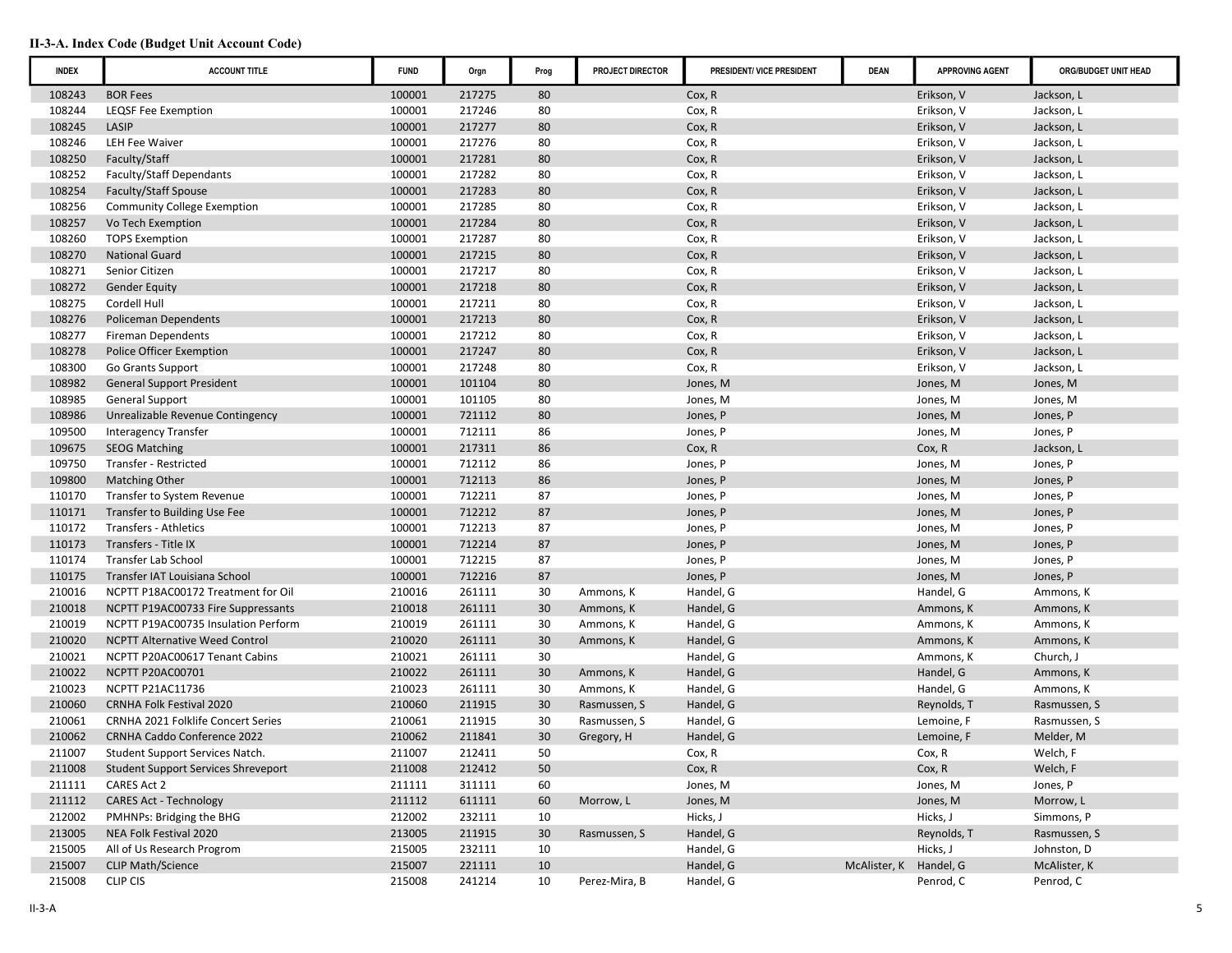| <b>INDEX</b> | <b>ACCOUNT TITLE</b>                 | <b>FUND</b> | Orgn   | Prog | PROJECT DIRECTOR                | PRESIDENT/ VICE PRESIDENT | <b>DEAN</b> | <b>APPROVING AGENT</b> | ORG/BUDGET UNIT HEAD  |
|--------------|--------------------------------------|-------------|--------|------|---------------------------------|---------------------------|-------------|------------------------|-----------------------|
| 215011       | All of Us Research Program 2020      | 215011      | 232111 | 10   | Johnston, D                     | Handel, G                 |             | Hicks, J               | Johnston, D           |
| 215013       | All of Us Research Program 2021      | 215013      | 232111 | 10   | Johnston, D                     | Handel, G                 |             | Hicks, J               | Johnston, D           |
| 215014       | US Forest Service Cultural Resour    | 215014      | 211841 | 30   | Gregory, H                      | Handel, G                 |             | Lemoine, F             | Melder, M             |
| 215015       | <b>GCATTC</b>                        | 215015      | 224119 | 30   |                                 | Handel, G                 |             | McAlister, K           | Biscoe, J             |
| 216022       | Job Location & Development 2021      | 216022      | 212421 | 50   |                                 | Cox, R                    |             | Boone, R               | Burkhalter, S         |
| 216023       | College Work Study 2021              | 216023      | 261131 | 80   |                                 | Cox, R                    |             | Erikson, V             | Jackson, L            |
| 216024       | America Reads                        | 216024      | 261131 | 80   |                                 | Cox, R                    |             | Erikson, V             | Jackson, L            |
| 217008       | <b>SEOG 2022</b>                     | 217008      | 261131 | 80   |                                 | Cox, R                    |             | Erikson, V             | Jackson, L            |
| 218010       | Pell Grants 2022                     | 218010      | 261131 | 80   |                                 | Cox, R                    |             | Erikson, V             | Jackson, L            |
| 219007       | <b>CARES Act</b>                     | 219007      | 261131 | 80   |                                 | Cox, R                    |             | Erikson, V             | Jackson, L            |
| 220014       | Synar Amendment                      | 220014      | 224119 | 30   | Biscoe, J                       | Handel, G                 | Lemoine, F  | Lemoine, F             | Deep, N               |
| 220040       | <b>CRT Historic Preservation</b>     | 220040      | 261111 | 30   |                                 | Handel, G                 | Lemoine, F  | Lemoine, F             | Ammons, K             |
| 220053       | <b>LED Cooperative Endeavor</b>      | 220053      | 241214 | 10   |                                 | Handel, G                 | Penrod, C   | Penrod, C              | Penrod, C             |
| 220122       | <b>CCDF CAC Food Program</b>         | 220122      | 229111 | 41   |                                 | Handel, G                 |             | McAlister, K           | Alexander, N          |
| 220123       | LA Gear Up                           | 220123      | 222111 | 10   | Gruesbeck, S                    | Handel, G                 |             | McAlister, K           | Gruesbeck, S          |
| 220126       | <b>Nurse Capitation</b>              | 220126      | 232111 | 10   | Hicks, J                        | Handel, G                 |             | Handel, G              | Hicks, J              |
| 220128       | <b>NASA MUREP MISTC</b>              | 220128      | 211411 | 10   | Dugas, A                        | Handel, G                 |             | Lemoine, F             | Dugas, A              |
| 220129       | Social Work Title IV-E               | 220129      | 226111 | 10   | Weinzettle, R                   | Handel, G                 |             | McAlister, K           | Weinzettle, R         |
| 220130       | <b>CCDF Child Care Training</b>      | 220130      | 229111 | 41   | Alexander, N                    | Handel, G                 |             | McAlister, K           | Alexander, N          |
| 220131       | <b>CCDF Career Development</b>       | 220131      | 229111 | 41   | Alexander, N                    | Handel, G                 |             | McAlister, K           | Alexander, N          |
| 220132       | <b>CCDF Scholarship</b>              | 220132      | 229111 | 41   | Alexander, N                    | Handel, G                 |             | McAlister, K           | Alexander, N          |
| 220133       | LEQSF (2020-21) ENH-DE-12 Instrum    | 220133      | 211411 | 41   | Lyles, C                        | Handel, G                 |             | Lemoine, F             | Lyles, C              |
| 220134       | Carl Perkins 2021                    | 220134      | 617111 | 41   | Longlois, J                     | Jones, M                  |             | Jones, M               | Longlois, J           |
| 220135       | <b>Bossier Lead Agencies</b>         | 220135      | 229111 | 41   | Alexander, N                    | Handel, G                 |             | McAlister, K           | Alexander, N          |
| 220136       | <b>E-Learning Task Force</b>         | 220136      | 611121 | 10   |                                 | Jones, M                  |             | Jones, M               | Morrow, L             |
| 220137       | Strong Start Recovery for COVID 19   | 220137      | 229111 | 41   | Alexander, N                    | Handel, G                 |             | McAlister, K           | Alexander, N          |
| 220138       | Demon Stat-2                         | 220138      | 211411 | 10   | Dugas, A                        | Handel, G                 |             | Lemoine, F             | Lyles, C              |
| 220141       | STEM-NSU                             | 220141      | 611111 | 41   | Morrow, L                       | Jones, M                  |             | Jones, M               | Morrow, L             |
| 220143       | Type I & Type II CCGS                | 220143      | 229111 | 41   | Alexander, N                    | Handel, G                 |             | McAlister, K           | Alexander, N          |
| 220144       | Emerg. Respite Care Hurricane Delta  | 220144      | 229111 | 41   | Alexander, N                    | Handel, G                 |             | McAlister, K           | Alexander, N          |
| 220145       | Playground Enhancement               | 220145      | 229111 | 41   | Alexander, N                    | Handel, G                 |             | McAlister, K           | Alexander, N          |
| 220146       | CLCS Work-Based Scholarship Program  | 220146      | 241211 | 10   | Penrod, C                       | Handel, G                 |             | Stacy, M. E.           | Penrod, C             |
| 220147       | <b>CCDF Scholarship</b>              | 220147      | 229111 | 41   | Alexander, N                    | Handel, G                 |             | McAlister, K           | Alexander, N          |
| 220148       | <b>CCDF Career Development</b>       | 220148      | 229111 | 41   | Alexander, N                    | Handel, G                 |             | McAlister, K           | Alexander, N          |
| 220149       | <b>CCDF Child Care Training</b>      | 220149      | 229111 | 41   | Alexander, N                    | Handel, G                 |             | McAlister, K           | Alexander, N          |
| 220150       | Carl Perkins 2022                    | 220150      | 617111 | 10   | Longlois, J                     | Jones, M                  |             | Jones, M               | Longlois, J           |
| 220151       | Enhancement of AROR Infrastructure   | 220151      | 241311 | 10   |                                 | Handel, G                 |             | Lemoine, F             | Chen, X               |
| 220152       | <b>Enhancement of Methods Course</b> | 220152      | 211211 | 10   | Thompson, M                     | Handel, G                 |             | Lemoine, F             | Burrell, S            |
| 220153       | Choice Neighborhood Project          | 220153      | 229111 | 41   | Alexander, N                    | Handel, G                 |             | McAlister, K           | Alexander, N          |
| 220154       | LA Gear Up FY 22                     | 220154      | 222111 | 10   | Gruesbeck, S                    | Handel, G                 |             | McAlister, K           | Gruesbeck, S          |
| 220155       | <b>Ready Start Network</b>           | 220155      | 229111 | 41   | Alexander, N                    | Handel, G                 |             | McAlister, K           | Alexander, N          |
| 220156       | LaSpace and Sea Grant                | 220156      | 211411 | 20   | Santiago-Rodriguez, \ Handel, G |                           |             | Lemoine, F             | Santiago-Rodriguez, Y |
| 220157       | DemonsSats-3                         | 220157      | 211411 | 10   | Dugas, A                        | Handel, G                 |             | Lemoine, F             | Dugas, A              |
| 220158       | Preschool Development Renewal Grant  | 220158      | 229111 | 41   | Alexander, N                    | Handel, G                 |             | McAlister, K           | Alexander, N          |
| 220159       | VAX-Up Louisiana                     | 220159      | 511111 | 60   | Kelly, J                        | Jones, M                  |             | Jones, M               | Kelly, J              |
| 220160       | Leadership Disposition Coaching      | 220160      | 221111 | 10   | Giddens, A                      | Handel, G                 |             | McAlister, K           | McAlister, K          |
| 220161       | Seussical the Musical                | 220161      | 211211 | 10   | Edgar, G                        | Handel, G                 |             | Lemoine, F             | Garfinkel, B          |
| 220162       | NSU Folk Festival-LA Projects Grant  | 220162      | 211911 | 30   | Rasmussen, S                    | Handel, G                 |             | Handel, G              | Rasmussen, S          |
| 220163       | Leadership Comp. & Coaching - NSU    | 220163      | 221111 | 10   | Giddens, A                      | Handel, G                 |             | McAlister, K           | McAlister, K          |
| 220164       | Carl Perkins Carryover 2021          | 220164      | 617111 | 41   | Longlois, J                     | Jones, M                  |             | Jones, M               | Longlois, J           |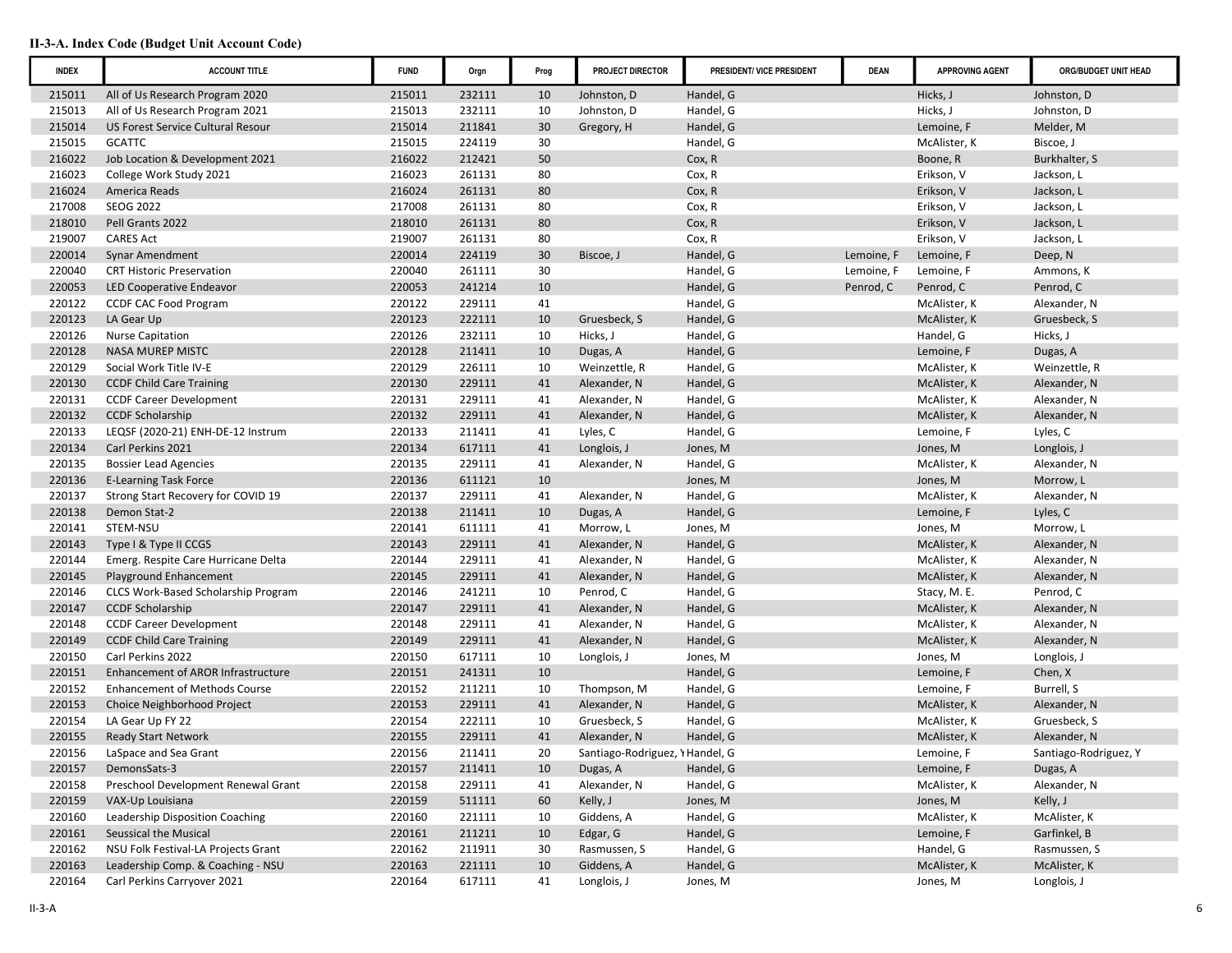| <b>INDEX</b> | <b>ACCOUNT TITLE</b>                  | <b>FUND</b> | Orgn   | Prog | PROJECT DIRECTOR | PRESIDENT/ VICE PRESIDENT | <b>DEAN</b> | <b>APPROVING AGENT</b> | ORG/BUDGET UNIT HEAD  |
|--------------|---------------------------------------|-------------|--------|------|------------------|---------------------------|-------------|------------------------|-----------------------|
| 220166       | <b>CCDF Scholarship 2023</b>          | 220166      | 229111 | 41   | Alexander, N     | Handel, G                 |             | McAlister, K           | Alexander, N          |
| 220167       | <b>CCDF Career Development 2023</b>   | 220167      | 229111 | 41   | Alexander, N     | Handel, G                 |             | McAlister, K           | Alexander, N          |
| 220168       | <b>CCDF Child Care Training2023</b>   | 220168      | 229111 | 41   | Alexander, N     | Handel, G                 |             | McAlister, K           | Alexander, N          |
| 220169       | LEQSF (2022-23)-Equipping Honors Ph   | 220169      | 211611 | 10   | Sissay, A        | Handel, G                 |             | Lemoine, F             | Travillian, T         |
| 220170       | LEQSF (2022-23)-Digital Radiography   | 220170      | 231111 | 10   | Curtis, T        | Handel, G                 |             | Hicks, J               | Hicks, J              |
| 220171       | Carl Perkins 2023                     | 220171      | 617111 | 41   | Longlois, J      | Morrow, L                 |             | Morrow, L:             | Longlois, J           |
| 220172       | <b>B-3 Seats Pilot</b>                | 220172      | 229111 | 41   | Alexander, N     | Handel, G                 |             | McAlister, K           | Alexander, N          |
| 230008       | Rapides Foundation Nurse Practioner   | 230008      | 232111 | 10   |                  | Handel, G                 | Hicks, J    | Handel, G              | Hicks, J              |
| 230009       | Rapides Reg Med Ctr BSN Grant         | 230009      | 232111 | 10   |                  | Handel, G                 | Hicks, J    | Handel, G              | Hicks, J              |
| 230010       | Christus St Francis BSN               | 230010      | 232111 | 10   |                  | Handel, G                 | Hicks, J    | Handel, G              | Hicks, J              |
| 230018       | Weyerhaeuser Eng Tech                 | 230018      | 241311 | 41   |                  | Handel, G                 | Lemoine, F  | Lemoine, F             | Al Sharab, J          |
| 230020       | Alice Dear Maintenance                | 230020      | 515111 | 70   |                  | Kelly, J                  |             | Kelly, J               | Wohletz, D            |
| 230033       | Christus #3 Undergraduate             | 230033      | 232111 | 10   |                  | Handel, G                 | Hicks, J    | Handel, G              | Hicks, J              |
| 230038       | <b>Health Occupations-BSN</b>         | 230038      | 232111 | 10   | Hicks, J         | Handel, G                 |             | Hicks, J               | Hicks, J              |
| 230039       | <b>NCAA Distribution</b>              | 230039      | 413912 | 60   | <b>TBE</b>       | Pierce, J                 |             | Pierce, J              | Bostian, K            |
| 230044       | WK Undergraduate Faculty              | 230044      | 232111 | 10   | Hicks, J         | Handel, G                 |             | Handel, G              | Hicks, J              |
| 230047       | NRMC Grant for BSN                    | 230047      | 232111 | 10   | Hicks, J         | Handel, G                 |             | Handel, G              | Hicks, J              |
| 230055       | Christus Undergraduate - Alexandria   | 230055      | 232111 | 10   | Hicks, J         | Handel, G                 |             | Hicks, J               | Hicks, J              |
| 230058       | Jazz Fest/Folk Fest 2020              | 230058      | 211915 | 30   |                  | Handel, G                 |             | Lemoine, F             | Rasmussen, S          |
| 230060       | <b>WKHS CRNA Program</b>              | 230060      | 232111 | 10   |                  | Handel, G                 |             | Hicks, J               | Hicks, J              |
| 230062       | <b>CAMWS</b>                          | 230062      | 211611 | 41   | McClain, D       | Handel, G                 |             | Lemoine, F             | Reynolds, T           |
| 230063       | NHDDC Folk Fest 2020                  | 230063      | 211915 | 30   | Rasmussen, S     | Handel, G                 |             | Reynolds, T            | Rasmussen, S          |
| 230065       | Caddo Parish COVID-19 RCCC            | 230065      | 229111 | 41   | Alexander, N     | Handel, G                 |             | McAlister, K           | Alexander, N          |
| 230066       | Preparing Future Healthcare Prof      | 230066      | 232111 | 10   | McGuire, C       | Handel, G                 |             | Hicks, J               | McGuire, C            |
| 230067       | <b>Preschool Family Literacy</b>      | 230067      | 221111 | 10   | Brunson, M       | Handel, G                 |             | McAlister, K           | Brunson, M            |
| 230068       | <b>AEP Remote Systems</b>             | 230068      | 211111 | 41   | Melder, M        | Handel, G                 |             | Lemoine, F             | Melder, M             |
| 230069       | Expansion of RAP through II           | 230069      | 241211 | 10   | Penrod, C        | Handel, G                 |             | Penrod, C              | Penrod, C             |
| 230070       | <b>NHDDC Concert Series</b>           | 230070      | 211915 | 30   | Rasmussen, S     | Handel, G                 |             | Lemoine, F             | Rasmussen, S          |
| 230071       | <b>Reading Builds Bridges</b>         | 230071      | 221111 | 41   | Brunson, M       | Handel, G                 |             | McAlister, K           | Brunson, M            |
| 230072       | <b>Beyond Graduation</b>              | 230072      | 415111 | 50   | Erikson, V       | Cox, R                    |             | Erikson, V             | Erikson, V            |
| 230074       | RF Sonography for BSRS Program        | 230074      | 232111 | 10   | Haynes, K        | Handel, G                 |             | Hicks, J               | Haynes, K             |
| 230075       | RF Cenla Intentional Inter. Program   | 230075      | 232111 | 10   | Morris, A        | Handel, G                 |             | Hicks, J               | Morris, A             |
| 230076       | NPTC Folk Festival 2022               | 230076      | 211915 | 30   | Rasmussen, S     | Handel, G                 |             | Handel, G              | Rasmussen, S          |
| 230077       | Choice Neighborhood Project 22-23     | 230077      | 229111 | 41   | Alexander, N     | Handel, G                 |             | McAlister, K           | Alexander, N          |
| 230078       | NHDDC Folk Fest 2022                  | 230078      | 211915 | 30   | Rasmussen, S     | Handel, G                 |             | Lemoine, F             | Rasmussen, S          |
| 251006       | <b>External Affairs Scholarship</b>   | 251006      | 217151 | 80   |                  | Pierce, J                 |             | Pierce, J              | Owens, D              |
| 251008       | Gertrude Bott Saucier Scholarship     | 251008      | 217151 | 80   |                  | Cox, R                    |             | Cox, R                 | Jackson, L            |
| 251010       | Nationals Student Exchange            | 251010      | 511116 | 80   |                  | Handel, G                 |             | Handel, G              | Espinoza-Contreras, T |
| 251011       | <b>ISEP Scholarship</b>               | 251011      | 217151 | 80   |                  | Handel, G                 |             | Handel, G              | Espinoza-Contreras, T |
| 251013       | International - Other Exchange        | 251013      | 217151 | 80   |                  | Handel, G                 |             | Handel, G              | Espinoza-Contreras, T |
| 251018       | Crow Allen Scholarship                | 251018      | 217151 | 80   |                  | Cox, R                    |             | Pierce, J              | Owens, D              |
| 251020       | Coop Center for Study Abroad (CCSA)   | 251020      | 217151 | 80   |                  | Cox, R                    |             | Cox, R                 | Jackson, L            |
| 251021       | <b>Athletic Scholarships</b>          | 251021      | 413912 | 80   |                  | Pierce, J                 |             | Pierce, J              | Bostian, K            |
| 251022       | Student Hardship Exemptions HB152     | 251022      | 217151 | 80   |                  | Cox, R                    |             | Cox, R                 | Jackson, L            |
| 260001       | <b>Electronic Learning Course Fee</b> | 260001      | 611124 | 10   |                  | Jones, M                  |             | Jones, M               | Morrow, L             |
| 260002       | Rad Tech                              | 260002      | 232114 | 10   |                  | Handel, G                 | Hicks, J    | Handel, G              | Hicks, J              |
| 260003       | Professional Fees Undergraduate       | 260003      | 232111 | 10   |                  | Handel, G                 | Hicks, J    | Handel, G              | Hicks, J              |
| 260004       | Professional Fees Graduate            | 260004      | 232111 | 10   |                  | Handel, G                 | Hicks, J    | Handel, G              | Hicks, J              |
| 260005       | <b>E-Learning Marketing</b>           | 260001      | 416111 | 10   |                  | Pierce, J                 |             | Pierce, J              | Zering, E             |
| 260006       | Professional Fees- Nurse Anesthetis   | 260006      | 232111 | 10   |                  | Handel, G                 |             | Hicks, J               | Badeaux, A            |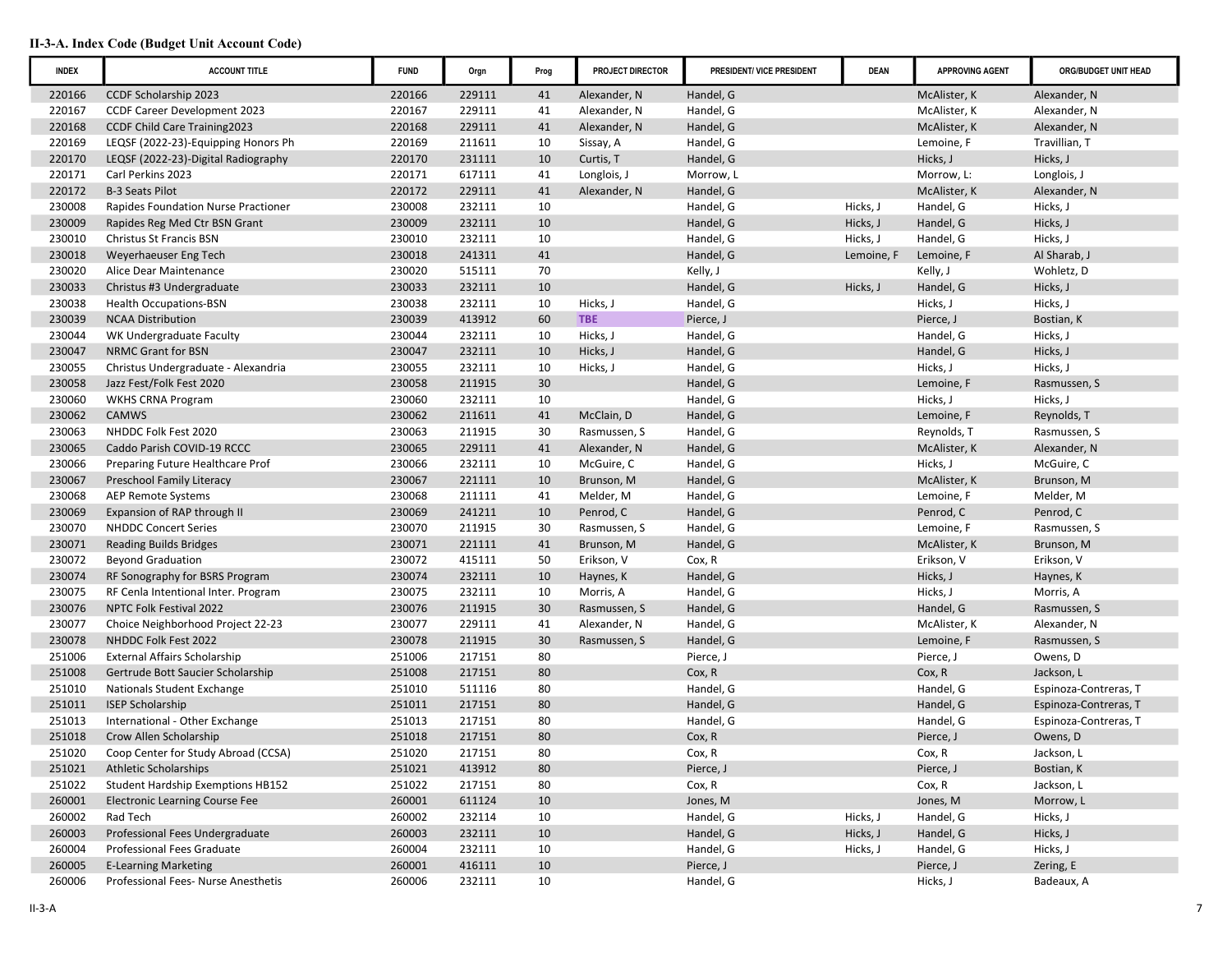| <b>INDEX</b> | <b>ACCOUNT TITLE</b>               | <b>FUND</b> | Orgn   | Prog | PROJECT DIRECTOR | PRESIDENT/ VICE PRESIDENT | <b>DEAN</b>               | <b>APPROVING AGENT</b> | ORG/BUDGET UNIT HEAD |
|--------------|------------------------------------|-------------|--------|------|------------------|---------------------------|---------------------------|------------------------|----------------------|
| 260007       | <b>Professional Fees DNP</b>       | 260007      | 232111 | 10   |                  | Handel, G                 |                           | Handel, G              | Hicks, J             |
| 261101       | Lab Fees Psychology                | 261101      | 224114 | 10   |                  | Handel, G                 |                           | McAlister, K           | Deep, N              |
| 261102       | Lab Fees Social Sci & Applied Pgms | 261102      | 211811 | 10   |                  | Handel, G                 | Lemoine, F                | McAlister, K           | Melder, M            |
| 261104       | Lab Fees Music Student Teach       | 261104      | 211251 | 10   |                  | Handel, G                 | Lemoine, F                | Lemoine, F             | Sanders, T           |
| 261105       | Lab Fees Art                       | 261105      | 211221 | 10   | Gruesbeck, L     | Handel, G                 | Lemoine, F                | Lemoine, F             | Burrell, S           |
| 261107       | Lab Fees Music                     | 261107      | 211251 | 10   |                  | Handel, G                 | Lemoine, F                | Lemoine, F             | Sanders, T           |
| 261108       | Lab Fees Private Music Instr       | 261108      | 211251 | 10   |                  | Handel, G                 | Lemoine, F                | Lemoine, F             | Sanders, T           |
| 261109       | Lab Fees Scholars College          | 261109      | 211611 | 10   |                  | Handel, G                 | Lemoine, F                | Lemoine, F             | <b>TBE</b>           |
| 261110       | Lab Fees Theatre                   | 261110      | 211244 | 10   |                  | Handel, G                 | Lemoine, F                | Lemoine, F             | Burrell, S           |
| 261111       | Lab Fees Piano Maintenance         | 261111      | 211251 | 10   |                  | Handel, G                 | Lemoine, F                | Lemoine, F             | Sanders, T           |
| 261112       | Lab Fees Foreign Language          | 261112      | 211511 | 10   |                  | Handel, G                 | Lemoine, F                | Lemoine, F             | Reynolds, T          |
| 261113       | Lab Fees Communication             | 261113      | 211511 | 10   |                  | Handel, G                 | Lemoine, F                | Lemoine, F             | Zhang, J             |
| 261114       | Lab Fees Journalism                | 261114      | 211511 | 10   |                  | Handel, G                 | Lemoine, F                | Lemoine, F             | Zhang, J             |
| 261116       | Lab Fees English                   | 261116      | 211511 | 10   |                  | Handel, G                 | Lemoine, F                | Lemoine, F             | Reynolds, T          |
| 261117       | Lab Fees Vet Tech Division         | 261117      | 211417 | 10   |                  | Handel, G                 | Lemoine, F                | Lyles, C               | Landry, D            |
| 261118       | Lab Fees Biology & Microbiol       | 261118      | 211411 | 10   |                  | Handel, G                 | Lemoine, F                | Lemoine, F             | Lyles, C             |
| 261119       | Lab Fees Business                  | 261119      | 241211 | 10   |                  | Handel, G                 | Penrod, C                 | Penrod, C              | Penrod, C            |
| 261120       | Lab Fees Chem, Physics & Geo       | 261120      | 211416 | 10   |                  | Handel, G                 | Lemoine, F                | Lemoine, F             | Lyles, C             |
| 261121       | Lab Fees Math                      | 261121      | 211311 | 10   |                  | Handel, G                 | Lemoine, F                | Lemoine, F             | Serio, F             |
| 261122       | Lab Fees IET                       | 261122      | 241311 | 10   |                  | Handel, G                 | Lemoine, F                | Lemoine, F             | Al Sharab, J         |
| 261123       | Lab Fees CIS                       | 261123      | 241214 | 10   |                  | Handel, G                 | Stacy, M. E.              | Penrod, C              | Penrod, C            |
| 261124       | Lab Fees HMT                       | 261124      | 214215 | 10   |                  | Handel, G                 | Stacy, M. E.              | Penrod, C              | Jones, C             |
| 261125       | Lab Fees Fine Arts                 | 261125      | 211218 | 10   |                  | Handel, G                 |                           | Lemoine, F             | Burrell, S           |
| 261201       | Lab Fees Education Computers       | 261201      | 222114 | 10   |                  | Handel, G                 | McAlister, K Handel, G    |                        | McAlister, K         |
| 261202       | Health & Human Performance L       | 261202      | 223114 | 10   |                  | Handel, G                 | McAlister, K McAlister, K |                        | Smith, T             |
| 261203       | Lab Fees Educ Field Experien       | 261203      | 222115 | 10   |                  | Handel, G                 | McAlister, K McAlister, K |                        | Jordan, K            |
| 261204       | Lab Fees Child & Family Studies    | 261204      | 227111 | 10   |                  | Handel, G                 | McAlister, K McAlister, K |                        | Jones, C             |
| 261205       | Lab Fees ROTC                      | 261205      | 225111 | 10   |                  | Handel, G                 |                           | Handel, G              | Drake, J             |
| 261206       | Course Fee Educ Background Check   | 261206      | 222111 | 10   |                  | Handel, G                 |                           | McAlister, K           | Jordan, K            |
| 261301       | Lab Fees Nursing Graduate          | 261301      | 232111 | 10   |                  | Handel, G                 | Hicks, J                  | Handel, G              | Hicks, J             |
| 261302       | Lab Fees Nursing Undergradua       | 261302      | 232111 | 10   |                  | Handel, G                 | Hicks, J                  | Handel, G              | Hicks, J             |
| 261303       | Lab Fees Rad Tech                  | 261303      | 232114 | 10   |                  | Handel, G                 | Hicks, J                  | Handel, G              | Hicks, J             |
| 261304       | Lab Fees Nursing DNP               | 261304      | 232111 | 10   |                  | Handel, G                 | Hicks, J                  | Handel, G              | Hicks, J             |
| 261305       | Lab Fees Nursing MS                | 261305      | 232111 | 10   |                  | Handel, G                 | Hicks, J                  | Handel, G              | Hicks, J             |
| 261501       | Lab Fees Social Sciences Leesville | 261103      | 211811 | 10   |                  | Jones, M                  |                           | Jones, M               | Koury, M             |
| 261502       | Lab Fees English Leesville         | 261502      | 292121 | 10   |                  | Jones, M                  |                           | Jones, M               | Koury, M             |
| 261503       | Lab Fees Fort Polk                 | 261503      | 292121 | 10   |                  | Jones, M                  |                           | Jones, M               | Koury, M             |
| 261504       | Lab Fees CIS Leesville             | 261504      | 292121 | 10   |                  | Jones, M                  |                           | Jones, M               | Koury, M             |
| 262001       | <b>Student Tech Fee</b>            | 262001      | 903111 | 50   |                  | Jones, M                  |                           | Jones, M               | Long, J              |
| 264001       | <b>Utility Surcharge</b>           | 264001      | 515125 | 70   |                  | Kelly, J                  |                           | Kelly, J               | Wohletz, D           |
| 265001       | Shreveport Student Governmen       | 265001      | 233111 | 50   |                  | Handel, G                 | Hicks, J                  | Hicks, J               | <b>TBE</b>           |
| 265002       | Shreveport SGA Speaker Progr       | 265002      | 233112 | 50   |                  | Handel, G                 | Hicks, J                  | Hicks, J               | <b>TBE</b>           |
| 265003       | Argus                              | 265003      | 212711 | 50   |                  | Handel, G                 |                           | Reynolds, T            | Macijeski, R         |
| 265004       | Club Sports                        | 265004      | 412211 | 50   |                  | Pierce, J                 |                           | Pierce, J              | DuBois, P            |
| 265005       | <b>Current Sauce</b>               | 265005      | 212712 | 50   |                  | Cox, R                    |                           | Cox, R                 | <b>TBE</b>           |
| 265006       | Drama                              | 265006      | 212713 | 50   |                  | Handel, G                 | Lemoine, F                | Lemoine, F             | Burrell, S           |
| 265007       | Artist Series Fee                  | 265007      | 212714 | 50   |                  | Handel, G                 | Lemoine, F                | Lemoine, F             | Burrell, S           |
| 265008       | SSA Athletic Fee                   | 265008      | 413951 | 50   | <b>TBE</b>       | Pierce, J                 |                           | Pierce, J              | Bostian, K           |
| 265009       | SSA Athletic Fee Constructio       | 265009      | 413952 | 50   | Dubois, P        | Pierce, J                 |                           | Bostian, K             | <b>TBE</b>           |
| 265010       | SSA Athletic Fee Gender Equa       | 265010      | 413953 | 50   | <b>TBE</b>       | Pierce, J                 |                           | Pierce, J              | Bostian, K           |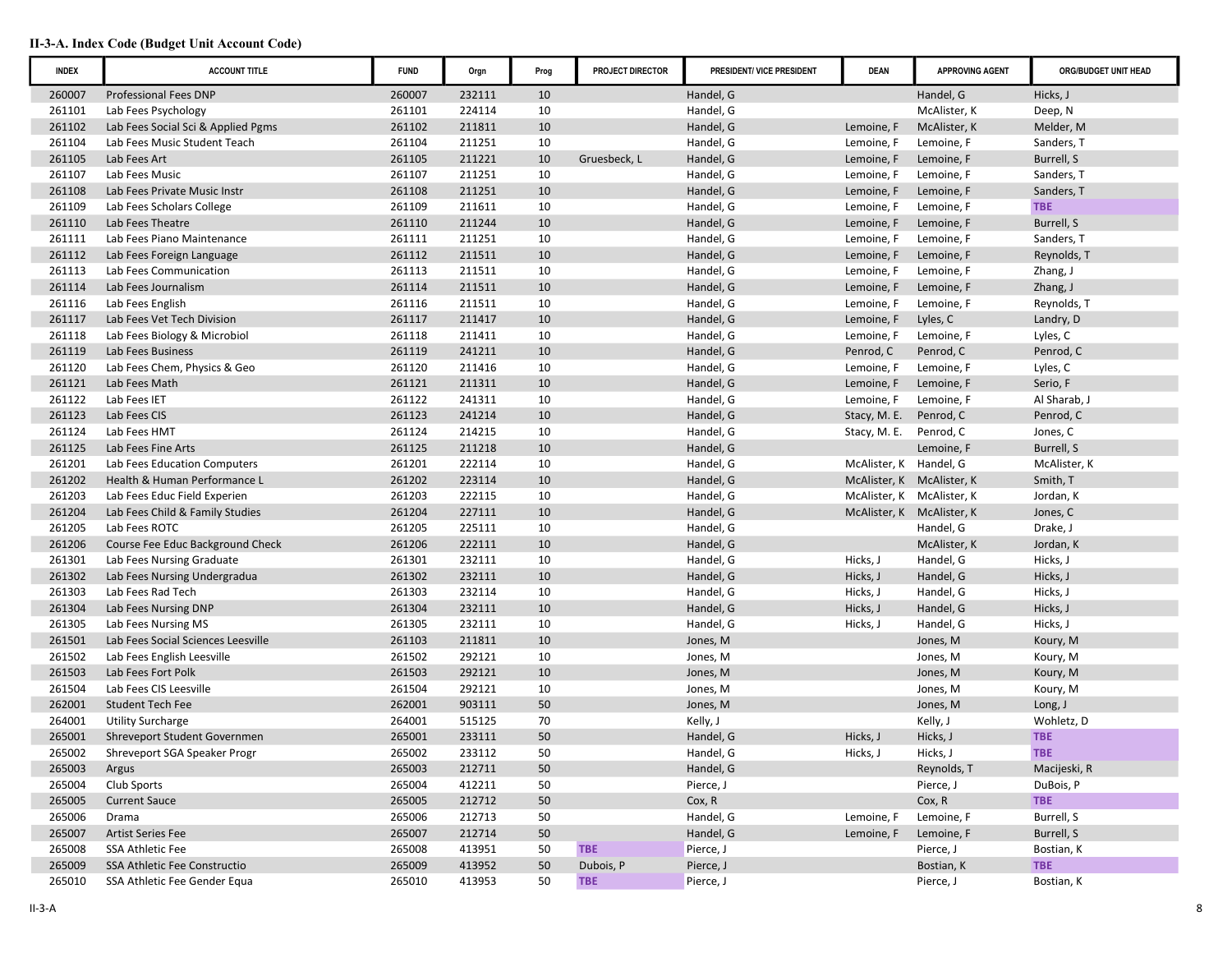| <b>INDEX</b> | <b>ACCOUNT TITLE</b>                                          | <b>FUND</b> | Orgn   | Prog | PROJECT DIRECTOR | PRESIDENT/ VICE PRESIDENT | <b>DEAN</b>  | <b>APPROVING AGENT</b> | ORG/BUDGET UNIT HEAD |
|--------------|---------------------------------------------------------------|-------------|--------|------|------------------|---------------------------|--------------|------------------------|----------------------|
| 265011       | SSA Athletic Fee Student Lif                                  | 265011      | 413954 | 50   |                  | Pierce, J                 |              | Bostian, K             | <b>TBE</b>           |
| 265012       | <b>KNWD</b>                                                   | 265012      | 212715 | 50   |                  | Cox, R                    |              | Cox, R                 | <b>TBE</b>           |
| 265013       | Potpourri                                                     | 265013      | 212716 | 50   |                  | Cox, R                    |              | Cox, R                 | <b>TBE</b>           |
| 265014       | <b>Rowing Team</b>                                            | 265014      | 412212 | 50   |                  | Pierce, J                 |              | Pierce, J              | DuBois, P            |
| 265015       | <b>Student Government Associati</b>                           | 265015      | 212717 | 50   |                  | Cox, R                    |              | Cox, R                 | Horton, M            |
| 265016       | SGA Speaker Program                                           | 265016      | 212718 | 50   |                  | Cox, R                    |              | Cox, R                 | Horton, M            |
| 265017       | <b>University Programming Council</b>                         | 265017      | 212719 | 50   |                  | Cox, R                    |              | Cox, R                 | Pasch, Y             |
| 265018       | Leisure Activities                                            | 265018      | 412213 | 50   |                  | Pierce, J                 |              | Pierce, J              | DuBois, P            |
| 265019       | <b>Organization Relief Fund</b>                               | 265019      | 212720 | 50   |                  | Cox, R                    |              | Cox, R                 | Horton, M            |
| 265020       | <b>Student Trust Fund</b>                                     | 265020      | 212721 | 50   |                  | Cox, R                    |              | Cox, R                 | Horton, M            |
| 265021       | <b>Concert Fee</b>                                            | 265021      | 212722 | 50   |                  | Cox, R                    |              | Cox, R                 | Pasch, Y             |
| 265022       | <b>Warrington Campus Council</b>                              | 265022      | 233113 | 50   |                  | Handel, G                 | Hicks, J     | Hicks, J               | <b>TBE</b>           |
| 265023       | <b>Band Fee</b>                                               | 265023      | 211231 | 50   | Matthews, J      | Handel, G                 | Lemoine, F   | Lemoine, F             | Burrell, S           |
| 265024       | Leesville SGA Fee                                             | 265024      | 292111 | 50   |                  | Jones, M                  |              | Jones, M               | Koury, M             |
| 265025       | Leesville Univ Programming Fee                                | 265025      | 292111 | 50   |                  | Jones, M                  |              | Jones, M               | Koury, M             |
| 265026       | Cenla SGA Fee                                                 | 265026      | 291111 | 50   |                  | Jones, M                  |              | Jones, M               | Parks, J             |
| 265027       | Cenla Univ Programming Fee                                    | 265027      | 291111 | 50   |                  | Jones, M                  |              | Jones, M               | Parks, J             |
| 265310       | SSAF S.Life Athletic Administration                           | 265011      | 413912 | 93   |                  | Pierce, J                 |              | Bostian, K             | <b>TBE</b>           |
| 265315       | SSAF S.Life Athletic Academic                                 | 265011      | 413521 | 93   |                  | Pierce, J                 |              | Bostian, K             | Eubanks, D           |
| 265320       | <b>SSAF S.Life Baseball</b>                                   | 265011      | 413111 | 93   | Barbier, B       | Pierce, J                 |              | Bostian, K             | <b>TBE</b>           |
| 265325       | SSAF S.Life Men's Basketball                                  | 265011      | 413121 | 93   | McConathy, M     | Pierce, J                 |              | Bostian, K             | <b>TBE</b>           |
| 265340       | <b>SSAF S.Life Football</b>                                   | 265011      | 413131 | 93   | Laird, B         | Pierce, J                 |              | Bostian, K             | <b>TBE</b>           |
| 265365       | <b>SSAF S.Life Men's Track</b>                                | 265011      | 413141 | 93   | Heimerman, M     | Pierce, J                 |              | Bostian, K             | <b>TBE</b>           |
| 265370       | SSAF S.Life Athletic Training                                 | 265011      | 413811 | 93   | Drury, J         | Pierce, J                 |              | Bostian, K             | <b>TBE</b>           |
| 265375       | SSAF S.Life Equipment Room                                    | 265011      | 413821 | 93   |                  | Pierce, J                 |              | Bostian, K             | <b>TBE</b>           |
| 265380       | SSAF S.Life Weight Room                                       | 265011      | 413831 | 93   |                  | Pierce, J                 |              | Bostian, K             | <b>TBE</b>           |
| 265382       | SSAF S.Life Women's Basketball                                | 265011      | 413151 | 93   | Nimz, A          | Pierce, J                 |              | Bostian, K             | <b>TBE</b>           |
| 265383       | SSAF S.Life Women's Track                                     | 265011      | 413161 | 93   | Heimerman, M     | Pierce, J                 |              | Bostian, K             | <b>TBE</b>           |
| 265384       | <b>SSAF S.Life Tennis</b>                                     | 265011      | 413171 | 93   | Brobeck, J       | Pierce, J                 |              | Bostian, K             | <b>TBE</b>           |
| 265386       | SSAF S.Life Softball                                          | 265011      | 413181 | 93   | Pickett, D       | Pierce, J                 |              | Bostian, K             | <b>TBE</b>           |
| 265387       | <b>SSAF S.Life Soccer</b>                                     | 265011      | 413191 | 93   | Gore, S          | Pierce, J                 |              | Bostian, K             | <b>TBE</b>           |
| 265388       | SSAF S.Life Volleyball                                        | 265011      | 413201 | 93   | Kiracofe, S      | Pierce, J                 |              | Bostian, K             | <b>TBE</b>           |
| 270101       | <b>NSU Writing Project</b>                                    | 270101      | 211521 | 10   |                  | Handel, G                 | Lemoine, F   | Reynolds, T            | Davis, L             |
| 270401       | Nat Ctr for Preser Tech & Tr                                  | 270401      | 261111 | 30   |                  | Handel, G                 | Lemoine, F   | Handel, G              | Ammons, K            |
| 271001       | Summer Dinner Theatre                                         | 271001      | 211241 | 10   |                  | Handel, G                 | Lemoine, F   | Lemoine, F             | Burrell, S           |
| 271101       | <b>NSU Folk Festival</b>                                      | 271101      | 211915 | 30   |                  | Handel, G                 | Lemoine, F   | Reynolds, T            | Rasmussen, S         |
| 271102       | Louisiana Folklife Publicati                                  | 271102      | 211914 | 30   |                  | Handel, G                 | Lemoine, F   | Reynolds, T            | Rasmussen, S         |
| 271103       | Louisiana Studies Conference                                  | 271103      | 211911 | 30   |                  | Handel, G                 | Lemoine, F   | Reynolds, T            | Rasmussen, S         |
| 271201       | Child Development Center                                      | 271201      | 228111 | 41   |                  | Handel, G                 | McAlister, K | McAlister, K           | Stanfield, F         |
| 271301       |                                                               | 271301      | 222131 | 41   |                  | Handel, G                 |              |                        |                      |
|              | Elementary Lab School                                         |             |        | 41   |                  |                           |              | McAlister, K           | Coleman, C           |
| 271302       | Middle Lab School<br><b>University Advancement Restricted</b> | 271302      | 222141 | 60   |                  | Handel, G                 |              | McAlister, K           | LaGrone, B           |
| 271402       |                                                               | 271402      | 414111 |      |                  | Pierce, J                 |              | Pierce, J              | Owens, D             |
| 273001       | Crow Mineral Lease Projects                                   | 273001      | 511122 | 70   |                  | Jones, M                  |              | Jones, M               | Jones, P             |
| 274002       | <b>HMT Study Tour</b>                                         | 274002      | 227115 | 10   |                  | Handel, G                 | Penrod, C    | Penrod, C              | Jones, C             |
| 274003       | Child and Family Network                                      | 274003      | 229111 | 41   |                  | Handel, G                 |              | McAlister, K           | Alexander, N         |
| 274005       | <b>CFN Child Care Training</b>                                | 274005      | 229111 | 41   |                  | Handel, G                 |              | McAlister, K           | Alexander, N         |
| 274006       | <b>CFN Ancilliary Certificate Programs</b>                    | 274006      | 229111 | 41   |                  | Handel, G                 |              | McAlister, K           | Alexander, N         |
| 274101       | <b>Book Royalties</b>                                         | 274101      | 211611 | 41   |                  | Handel, G                 |              | Handel, G              | <b>TBE</b>           |
| 274111       | <b>Theatre Maintenance</b>                                    | 274111      | 211246 | 41   |                  | Handel, G                 | Lemoine, F   | Lemoine, F             | Burrell, S           |
| 274113       | Social Studies Fair                                           | 274113      | 211816 | 50   |                  | Handel, G                 | Lemoine, F   | Lemoine, F             | Melder, M            |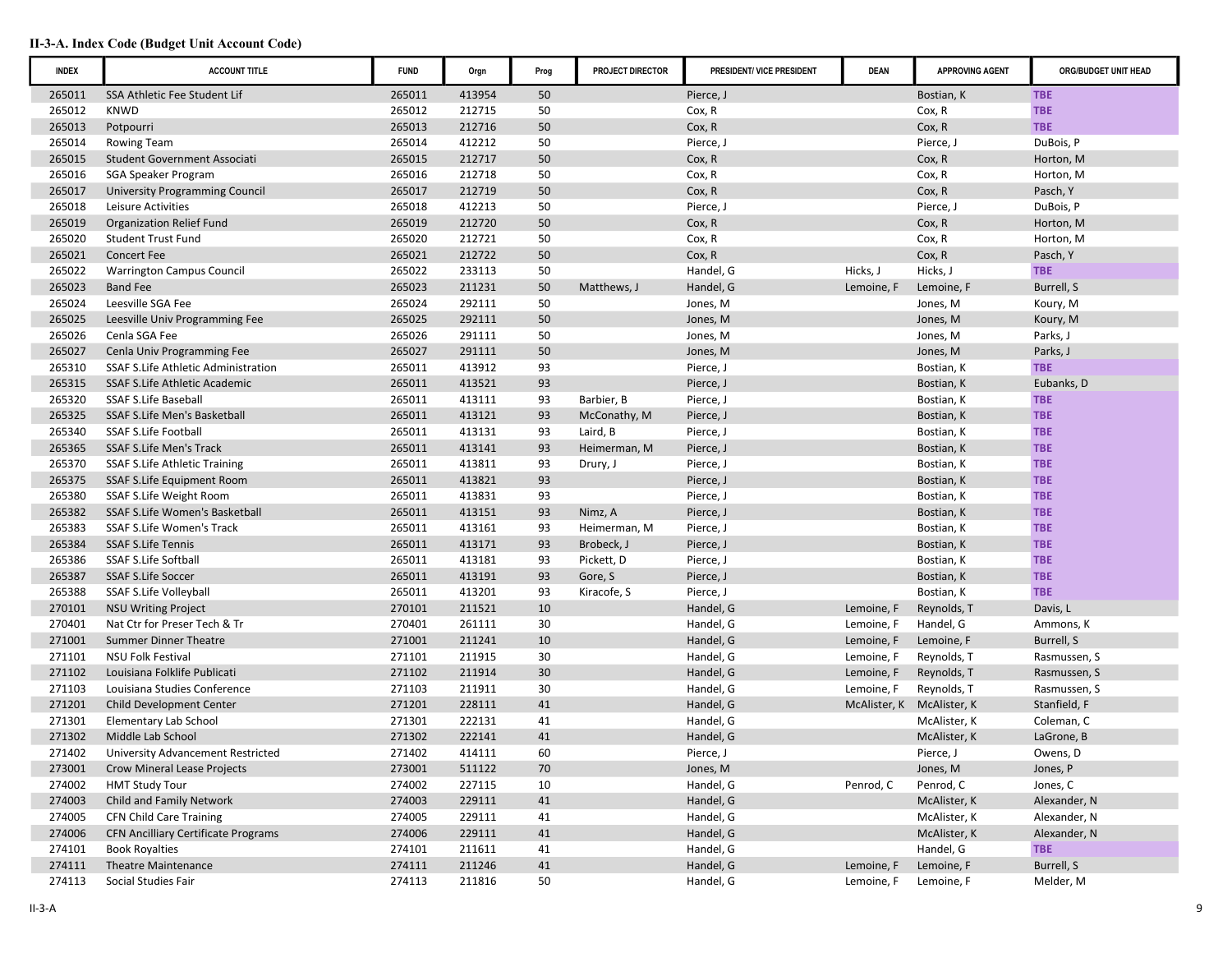| <b>INDEX</b> | <b>ACCOUNT TITLE</b>                       | <b>FUND</b> | Orgn   | Prog | PROJECT DIRECTOR | PRESIDENT/ VICE PRESIDENT | <b>DEAN</b>               | <b>APPROVING AGENT</b> | ORG/BUDGET UNIT HEAD |
|--------------|--------------------------------------------|-------------|--------|------|------------------|---------------------------|---------------------------|------------------------|----------------------|
| 274118       | Project lead the Way                       | 274118      | 241311 | 41   |                  | Handel, G                 | Lemoine, F                | Lemoine, F             | Al Sharab, J         |
| 274121       | <b>GALA</b>                                | 274121      | 211215 | 41   |                  | Handel, G                 | Lemoine, F                | Lemoine, F             | Burrell, S           |
| 274201       | Allied Health Continuing Edu               | 274201      | 232111 | 10   |                  | Handel, G                 | Hicks, J                  | Hicks, J               | Hicks, J             |
| 274202       | <b>Nursing Continuing Education</b>        | 274202      | 232111 | 10   |                  | Handel, G                 | Hicks, J                  | Hicks, J               | Hayter, H            |
| 274501       | <b>Freshman Connection</b>                 | 274501      | 212531 | 50   |                  | Cox, R                    |                           | Cox, R                 | <b>TBE</b>           |
| 274502       | <b>Nursing Enhancement</b>                 | 274502      | 232111 | 10   |                  | Handel, G                 | Hicks, J                  | Handel, G              | Hicks, J             |
| 274504       | <b>Cheerleader Clinic</b>                  | 274504      | 415121 | 50   | Stepp, J         | Cox, R                    |                           | Erikson, V             | Erikson, V           |
| 274506       | Tip/Advance                                | 274506      | 211631 | 10   | Hynes, C         | Handel, G                 | Lemoine, F                | Lemoine, F             | <b>TBE</b>           |
| 274509       | <b>Library Lost Books</b>                  | 274509      | 271120 | 42   |                  | Handel, G                 |                           | Handel, G              | Landry, A            |
| 274512       | <b>Library Binding</b>                     | 274512      | 271123 | 42   |                  | Handel, G                 |                           | Handel, G              | Landry, A            |
| 274514       | Career/Graduate Day                        | 274514      | 212224 | 50   |                  | Cox, R                    |                           | Cox, R                 | Boone, R             |
| 274519       | <b>Transcript Request</b>                  | 274519      | 214151 | 50   |                  | Handel, G                 |                           | Handel, G              | Prescott, B          |
| 274522       | Boy's State                                | 274522      | 212541 | 50   |                  | Cox, R                    |                           | Cox, R                 | Pasch, A             |
| 274523       | Girl's State                               | 274523      | 212542 | 50   |                  | Cox, R                    |                           | Cox, R                 | Pasch, A             |
| 274524       | Dean of Students Self Generating           | 274524      | 212111 | 50   |                  | Jones, M                  |                           | Jones, M               | Cox, R               |
| 274525       | Veteran's Reporting Fees                   | 274525      | 214171 | 50   |                  | Handel, G                 |                           | Prescott, B            | Shelton, K           |
| 274526       | NSU in Nepal                               | 274526      | 224111 | 10   | Moulton, P       | Handel, G                 |                           | McAlister, K           | Deep, N              |
| 274602       | Overcollections/Sweep Acct                 | 274602      | 311111 | 60   |                  | Jones, P                  |                           | Jones, M               | Jones, P             |
| 274603       | Special Projects Physical Plant            | 274602      | 515119 | 70   |                  | Kelly, J                  |                           | Kelly, J               | Wohletz, D           |
| 274705       | Summer Program Chetumal Mexico             | 274705      | 511116 | 10   |                  | Handel, G                 |                           | Handel, G              | Contreras, T         |
| 274801       | <b>NSU Press Publications</b>              | 274801      | 417123 | 41   |                  | Pierce, J                 |                           | Pierce, J              | Jackson, L           |
| 274802       | <b>LISTN</b>                               | 274802      | 417135 | 10   |                  | Pierce, J                 |                           | Pierce, J              | Antilley, D          |
| 274903       | Education to Go                            | 274903      | 614119 | 10   |                  | Jones, M                  |                           | Jones, M               | Morrow, L            |
| 274905       | <b>Continuing Education Self Gen</b>       | 274905      | 614117 | 10   |                  | Jones, M                  |                           | Jones, M               | Morrow, L            |
| 274906       | <b>Competency Based Education Programs</b> | 274906      | 614118 | 10   |                  | Jones, M                  |                           | Jones, M               | Morrow, L            |
| 275001       | <b>Indirect Cost Education</b>             | 275001      | 222117 | 10   |                  | Handel, G                 | McAlister, K              | Handel, G              | McAlister, K         |
| 275003       | Indirect Costs Child & Family Stu          | 275003      | 227111 | 10   |                  | Handel, G                 | McAlister, K Handel, G    |                        | McAlister, K         |
| 275101       | Indirect Costs Academic Serv               | 275101      | 212413 | 10   |                  | Cox, R                    |                           | Jones, M               | Cox, R               |
| 275102       | <b>Indirect Cost Social Work</b>           | 275102      | 226111 | 10   |                  | Handel, G                 | McAlister, K McAlister, K |                        | Weinzettle, R        |
| 275105       | Indirect Costs Social Sci & Applied        | 275105      | 211811 | 30   |                  | Handel, G                 | Lemoine, F                | Lemoine, F             | Melder, M            |
| 275401       | Facility and Admn Cost Recov               | 275401      | 612114 | 10   |                  | Jones, M                  |                           | Jones, P               | Howell, C            |
| 275502       | <b>Indirect Costs HMT</b>                  | 275502      | 241215 | 10   |                  | Handel, G                 | Penrod, C                 | Penrod, C              | Jones, C             |
| 415200       | <b>Student Services Administration</b>     | 310001      | 313211 | 910  |                  | Jones, P                  |                           | Jones, M               | Jones, P             |
| 415201       | <b>Student Services Revenue</b>            | 310001      | 313212 | 910  |                  | Jones, P                  |                           | Jones, M               | Jones, P             |
| 415205       | <b>Auxiliary Sponsorship</b>               | 310005      | 313214 | 910  |                  | Kelly, J                  |                           | Jones, M               | Kelly, J             |
| 415400       | <b>Student Union Operations</b>            | 310101      | 212611 | 911  |                  | Cox, R                    |                           | Cox, R                 | Pasch, A             |
| 415410       | <b>Student Union Facility</b>              | 310101      | 212612 | 911  |                  | Cox, R                    |                           | Cox, R                 | Pasch, A             |
| 415415       | <b>Student Union OPM Operations</b>        | 310101      | 515511 | 911  |                  | Kelly, J                  |                           | Kelly, J               | Wohletz, D           |
| 415420       | Fraternal Leadership & Civic Engage        | 310101      | 212131 | 911  |                  | Cox, R                    |                           | Cox, R                 | Horton, M            |
| 415500       | <b>Iberville Dining Hall</b>               | 310201      | 313411 | 912  |                  | Kelly, J                  |                           | Jones, M               | Kelly, J             |
| 415501       | <b>Iberville OPM Operations</b>            | 310201      | 515512 | 912  |                  | Kelly, J                  |                           | Kelly, J               | Wohletz, D           |
| 415505       | Iberville Reserve                          | 310202      | 313412 | 912  |                  | Kelly, J                  |                           | Jones, M               | Kelly, J             |
| 415525       | Café DeMon                                 | 310201      | 313414 | 912  |                  | Kelly, J                  |                           | Jones, M               | Kelly, J             |
| 415550       | Student Union Cafeteria                    | 310201      | 313413 | 912  |                  | Kelly, J                  |                           | Jones, M               | Kelly, J             |
| 415551       | <b>Student Union OPM Operations</b>        | 310201      | 515513 | 912  |                  | Kelly, J                  |                           | Kelly, J               | Wohletz, D           |
| 415600       | Bookstore                                  | 310301      | 313311 | 913  |                  | Kelly, J                  |                           | Jones, M               | Kelly, J             |
| 415601       | <b>Bookstore OPM Operations</b>            | 310301      | 515514 | 913  |                  | Kelly, J                  |                           | Kelly, J               | Wohletz, D           |
| 415605       | Athletic Transfer System                   | 310301      | 313311 | 87   |                  | Kelly, J                  |                           | Jones, M               | Kelly, J             |
| 415800       | <b>Residential Services</b>                | 310501      | 313811 | 915  |                  | Kelly, J                  |                           | Jones, M               | Kelly, J             |
| 415810       | Caddo Hall                                 | 310501      | 313812 | 915  |                  | Kelly, J                  |                           | Jones, M               | Kelly, J             |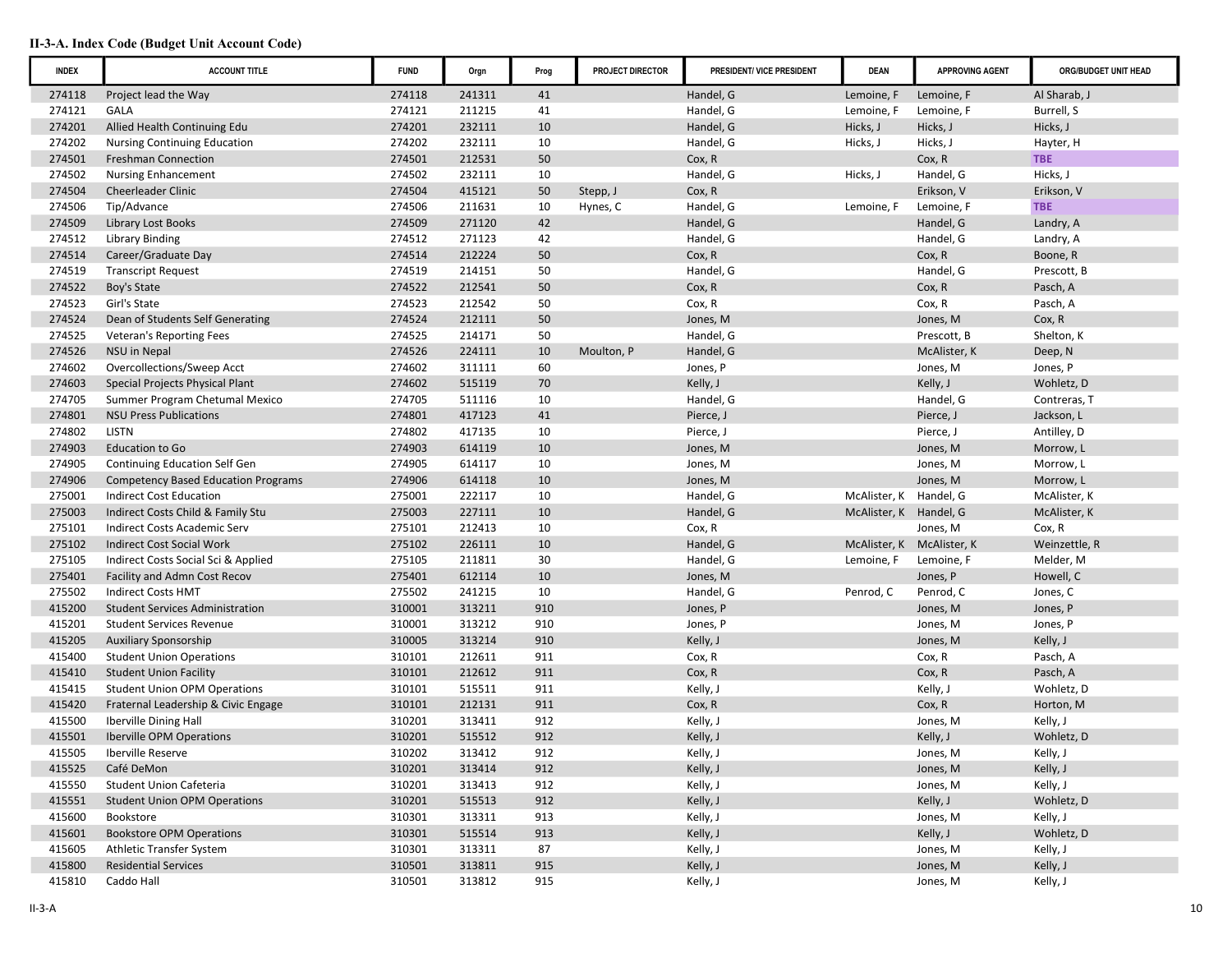| <b>INDEX</b> | <b>ACCOUNT TITLE</b>                    | <b>FUND</b> | Orgn   | Prog | PROJECT DIRECTOR | PRESIDENT/ VICE PRESIDENT | <b>DEAN</b> | <b>APPROVING AGENT</b> | ORG/BUDGET UNIT HEAD |
|--------------|-----------------------------------------|-------------|--------|------|------------------|---------------------------|-------------|------------------------|----------------------|
| 415815       | Prudhomme Hall                          | 310501      | 313813 | 915  |                  | Kelly, J                  |             | Jones, M               | Kelly, J             |
| 415820       | <b>Auxiliary Facility Maintenance</b>   | 310501      | 413711 | 70   | Dubois, P        | Pierce, J                 |             | Bostian, K             | <b>TBE</b>           |
| 415825       | Maintenance/Grouds                      | 310501      | 514111 | 70   |                  | Kelly, J                  |             | Wohletz, D             | Goings, M            |
| 415875       | Varnado Hall                            | 310505      | 313814 | 915  |                  | Kelly, J                  |             | Jones, M               | Kelly, J             |
| 415876       | Varnado OPM Operations                  | 310505      | 515515 | 915  |                  | Kelly, J                  |             | Kelly, J               | Wohletz, D           |
| 415878       | <b>University Columns</b>               | 310501      | 313815 | 915  |                  | Kelly, J                  |             | Jones, M               | Kelly, J             |
| 415879       | University Place 1                      | 310501      | 313816 | 915  |                  | Kelly, J                  |             | Jones, M               | Kelly, J             |
| 415880       | University Place 2                      | 310501      | 313817 | 915  |                  | Kelly, J                  |             | Jones, M               | Kelly, J             |
| 415900       | <b>Health Services Natchitoches</b>     | 310601      | 212631 | 916  |                  | Cox, R                    |             | Cox, R                 | Nash, J              |
| 415901       | <b>Health Services Rev Natchitoches</b> | 310601      | 212632 | 916  |                  | Cox, R                    |             | Cox, R                 | Nash, J              |
| 415902       | Health Services OPM Operatio            | 310601      | 515516 | 916  |                  | Kelly, J                  |             | Kelly, J               | Wohletz, D           |
| 415905       | Counseling & Career Svcs                | 310601      | 212211 | 916  |                  | Cox, R                    |             | Cox, R                 | Boone, R             |
| 415906       | Student Dev Counseling & Hea            | 310601      | 212114 | 916  |                  | Cox, R                    |             | Jones, M               | Cox, R               |
| 415907       | Disability Support (Health Svcs)        | 310601      | 212431 | 916  |                  | Cox, R                    |             | Cox, R                 | Washington, R        |
| 415910       | Health Services Shreveport              | 310602      | 212633 | 916  |                  | Hicks, J                  |             | Briggs, A              | Rogers, T            |
| 416001       | Rec Complex                             | 311001      | 313511 | 92   |                  | Pierce, J                 |             | Pierce, J              | Ackel, W             |
| 416020       | Pool/Pavillion                          | 311001      | 313512 | 92   |                  | Pierce, J                 |             | Pierce, J              | Ackel, W             |
| 416025       | Golf Course                             | 311001      | 313513 | 92   |                  | Pierce, J                 |             | Pierce, J              | Ackel, W             |
| 417310       | <b>Athletic Administration</b>          | 312001      | 413912 | 93   |                  | Pierce, J                 |             | Pierce, J              | Bostian, K           |
| 417315       | <b>Athletic Academics</b>               | 312001      | 413521 | 93   | Eubanks, D       | Pierce, J                 |             | Bostian, K             | <b>TBE</b>           |
| 417319       | <b>Athletic Special Event</b>           | 312001      | 413915 | 93   |                  | Pierce, J                 |             | Pierce, J              | Bostian, K           |
| 417320       | Baseball                                | 312001      | 413111 | 93   | Barbier, B       | Pierce, J                 |             | Bostian, K             | <b>TBE</b>           |
| 417325       | Men's Basketball                        | 312001      | 413121 | 93   | McConathy, M     | Pierce, J                 |             | Bostian, K             | <b>TBE</b>           |
| 417340       | Football                                | 312001      | 413131 | 93   | Laird, B         | Pierce, J                 |             | Bostian, K             | <b>TBE</b>           |
| 417365       | Men's Track                             | 312001      | 413141 | 93   | Heimerman, M     | Pierce, J                 |             | Bostian, K             | <b>TBE</b>           |
| 417370       | <b>Training Room</b>                    | 312001      | 413811 | 93   | Drury, J         | Pierce, J                 |             | Bostian, K             | <b>TBE</b>           |
| 417375       | <b>Equipment Room</b>                   | 312001      | 413821 | 93   | Drury, J         | Pierce, J                 |             | Bostian, K             | <b>TBE</b>           |
| 417380       | Weight Room                             | 312001      | 413831 | 93   | <b>TBE</b>       | Pierce, J                 |             | Bostian, K             | <b>TBE</b>           |
| 417382       | Women's Basketball                      | 312001      | 413151 | 93   | Ninz, A          | Pierce, J                 |             | Bostian, K             | <b>TBE</b>           |
| 417383       | Women's Track                           | 312001      | 413161 | 93   | Heimerman, M     | Pierce, J                 |             | Bostian, K             | <b>TBE</b>           |
| 417384       | <b>Women's Tennis</b>                   | 312001      | 413171 | 93   | Brobeck, J       | Pierce, J                 |             | Bostian, K             | <b>TBE</b>           |
| 417386       | Women's Softball                        | 312001      | 413181 | 93   | Pickett, D       | Pierce, J                 |             | Bostian, K             | <b>TBE</b>           |
| 417387       | <b>Women's Soccer</b>                   | 312001      | 413191 | 93   | Gore, S          | Pierce, J                 |             | Bostian, K             | <b>TBE</b>           |
| 417388       | Women's Volleyball                      | 312001      | 413201 | 93   | Kiracofe, S      | Pierce, J                 |             | Bostian, K             | <b>TBE</b>           |
| 417398       | <b>Worker's Compensation</b>            | 312001      | 413923 | 93   |                  | Pierce, J                 |             | Pierce, J              | Bostian, K           |
| 417500       | <b>Title IX Athletics</b>               | 312001      | 413511 | 93   | <b>TBE</b>       | Pierce, J                 |             | Bostian, K             | <b>TBE</b>           |
| 417510       | Men's Basketball Camp                   | 312202      | 413122 | 93   | McConathy, M     | Pierce, J                 |             | Bostian, K             | <b>TBE</b>           |
| 417520       | <b>Baseball Camp</b>                    | 312203      | 413112 | 93   | Barbier, B       | Pierce, J                 |             | Bostian, K             | <b>TBE</b>           |
| 417530       | <b>Football Camp</b>                    | 312201      | 413132 | 93   | Laird, B         | Pierce, J                 |             | Bostian, K             | <b>TBE</b>           |
| 417540       | Men's Track Camp                        | 312205      | 413142 | 93   | Heimerman, M     | Pierce, J                 |             | Bostian, K             | <b>TBE</b>           |
| 417550       | Women's Basketball Camp                 | 312206      | 413152 | 93   | Ninz, A          | Pierce, J                 |             | Bostian, K             | <b>TBE</b>           |
| 417560       | Tennis Camp                             | 312207      | 413172 | 93   | DuBois, P        | Pierce, J                 |             | Bostian, K             | TBE                  |
| 417570       | Softball Camp                           | 312208      | 413182 | 93   | Pickett, D       | Pierce, J                 |             | Bostian, K             | <b>TBE</b>           |
| 417580       | Soccer Camp                             | 312209      | 413192 | 93   | Gore, S          | Pierce, J                 |             | Bostian, K             | <b>TBE</b>           |
| 417590       | <b>Volleyball Camp</b>                  | 312210      | 413202 | 93   | Kiracofe, S      | Pierce, J                 |             | Bostian, K             | <b>TBE</b>           |
| 417920       | NCAA/Athletic Association               | 312001      | 413916 | 93   |                  | Pierce, J                 |             | Pierce, J              | Bostian, K           |
| 417935       | Athletic Postseason                     | 312302      | 413920 | 93   |                  | Pierce, J                 |             | Pierce, J              | Bostian, K           |
| 417994       | Athletic Facility Use Alloca            | 312001      | 413913 | 93   |                  | Pierce, J                 |             | Pierce, J              | Bostian, K           |
| 417997       | Retiree Group Insurance Athl            | 312001      | 413918 | 93   |                  | Pierce, J                 |             | Pierce, J              | Bostian, K           |
| 417999       | <b>Attrition Athletics</b>              | 312001      | 413914 | 93   |                  | Jones, P                  |             | Jones, M               | Jones, P             |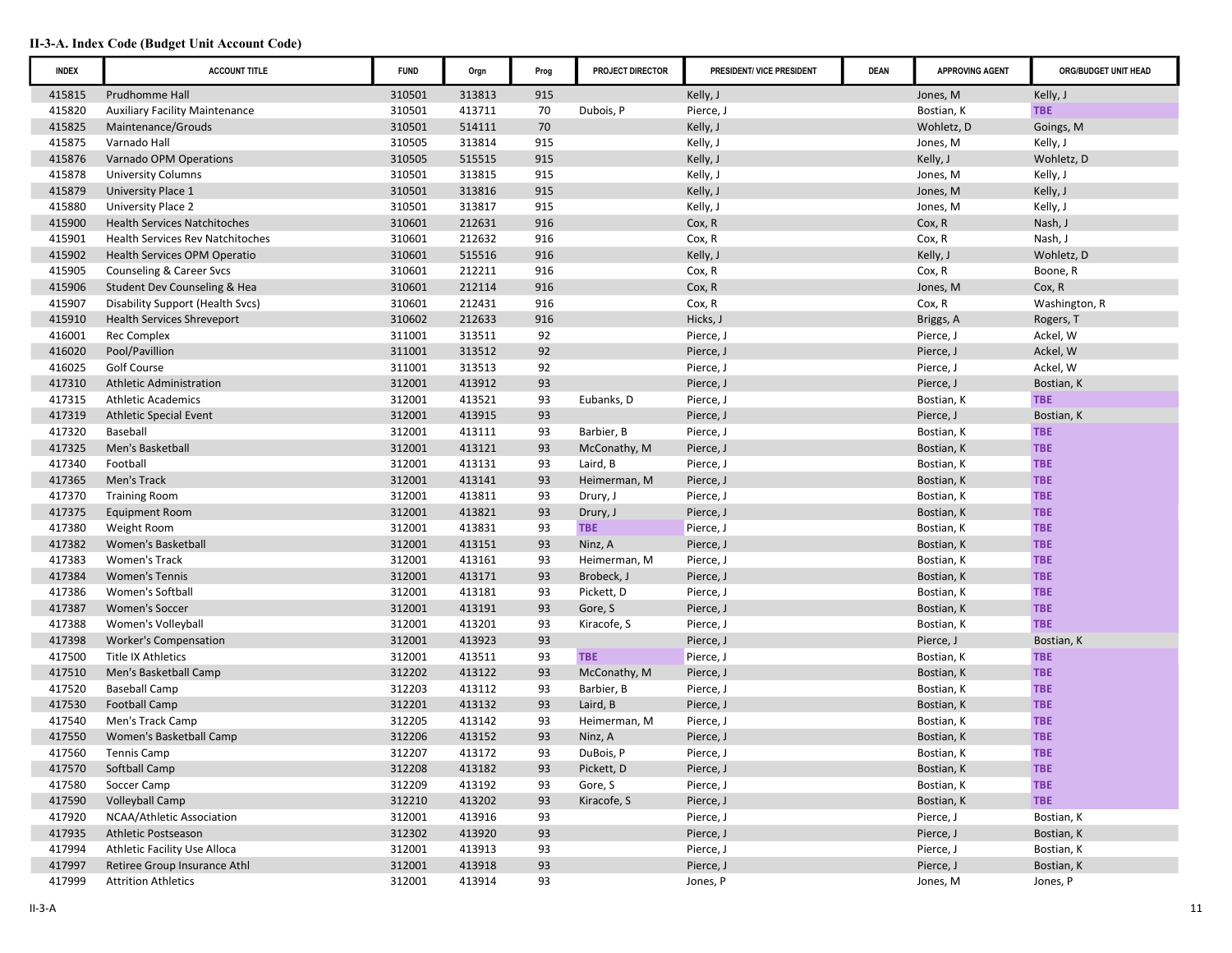| <b>INDEX</b> | <b>ACCOUNT TITLE</b>               | <b>FUND</b> | Orgn   | Prog | <b>PROJECT DIRECTOR</b> | PRESIDENT/ VICE PRESIDENT | <b>DEAN</b>               | <b>APPROVING AGENT</b> | ORG/BUDGET UNIT HEAD |
|--------------|------------------------------------|-------------|--------|------|-------------------------|---------------------------|---------------------------|------------------------|----------------------|
| 418005       | <b>Housing Facility</b>            | 313001      | 313611 | 94   |                         | Kelly, J                  |                           | Jones, M               | Kelly, J             |
| 418010       | <b>NSU Housing Facility</b>        | 313002      | 313611 | 94   |                         | Handel, G                 |                           | Jones, M               | Handel, G            |
| 418020       | <b>NSU Varnado Escrow</b>          | 313003      | 313814 | 94   |                         | Kelly, J                  |                           | Jones, M               | Kelly, J             |
| 419005       | <b>Wellness Center</b>             | 314001      | 412111 | 95   |                         | Pierce, J                 |                           | Pierce, J              | DuBois, P            |
| 419006       | <b>WRAC Facility</b>               | 314001      | 412112 | 95   |                         | Pierce, J                 |                           | Pierce, J              | DuBois, P            |
| 419007       | <b>WRAC Special Events</b>         | 314001      | 412113 | 95   |                         | Pierce, J                 |                           | Pierce, J              | DuBois, P            |
| 419008       | <b>WRAC Operations</b>             | 314001      | 412114 | 95   |                         | Pierce, J                 |                           | Pierce, J              | DuBois, P            |
| 419009       | <b>WRAC E-Sports</b>               | 314001      | 412118 | 95   |                         | Pierce, J                 |                           | Pierce, J              | DuBois, P            |
| 419010       | <b>WRAC Debt Service</b>           | 314001      | 412115 | 95   |                         | Pierce, J                 |                           | Pierce, J              | DuBois, P            |
| 510001       | <b>Noble Morrison</b>              | 510001      | 241211 | 10   |                         | Handel, G                 | Penrod, C                 | Handel, G              | Penrod, C            |
| 510002       | Coughlin-Saunders                  | 510002      | 232111 | 10   |                         | Handel, G                 | Hicks, J                  | Hicks, J               | Holcombe, P          |
| 510003       | Joanna Magale                      | 510003      | 211211 | 10   |                         | Handel, G                 | Lemoine, F                | Lemoine, F             | Kuroda, M            |
| 510004       | Carolyn Cole Saunders              | 510004      | 232111 | 10   |                         | Handel, G                 | Hicks, J                  | Hicks, J               | Hartt, C             |
| 510005       | Richard Lounsbery Foundation Endow | 510005      | 211611 | 10   |                         | Handel, G                 | Lemoine, F                | <b>TBE</b>             | Cochran, M           |
| 510006       | Clyde M. Bostick, Jr.              | 510006      | 211811 | 10   |                         | Handel, G                 | Lemoine, F                | Melder, M              | Hailey, T            |
| 510007       | David Morgan United Tchr Ass       | 510007      | 241211 | 10   |                         | Handel, G                 | Penrod, C                 | Penrod, C              | Perez-Mira, B        |
| 510008       | <b>Robert Rife Saunders</b>        | 510008      | 232111 | 10   |                         | Handel, G                 | Hicks, J                  | Handel, G              | Hicks, J             |
| 510009       | F. Hugh Coughlin                   | 510009      | 232111 | 10   |                         | Handel, G                 | Hicks, J                  | Hicks, J               | Potter, D            |
| 510010       | <b>Library Trust Fund</b>          | 510010      | 271111 | 42   |                         | Handel, G                 |                           | Landry, A              | <b>TBE</b>           |
| 510011       | Freeport McMoran                   | 510011      | 221111 | 10   |                         | Handel, G                 | McAlister, K              | McAlister, K           | <b>TBE</b>           |
| 510012       | Donald F. Derby                    | 510012      | 211211 | 10   |                         | Handel, G                 | Lemoine, F                | Lemoine, F             | Downs, C             |
| 510013       | Ann Splon Coughlin                 | 510013      | 232111 | 10   |                         | Handel, G                 | Hicks, J                  | Hicks, J               | <b>TBE</b>           |
| 510014       | BellSouth                          | 510014      | 241211 | 10   |                         | Handel, G                 | Penrod, C                 | Penrod, C              | Penrod, C            |
| 510015       | Alice Dear                         | 510015      | 211211 | 80   |                         | Pierce, J                 |                           | Pierce, J              | Owens, D             |
| 510016       | Arthur Chopin Watson               | 510016      | 221111 | 10   |                         | Handel, G                 | McAlister, K              | McAlister, K           | Church, J            |
| 510017       | <b>Poindexter Foundation</b>       | 510017      | 241211 | 10   |                         | Handel, G                 | Penrod, C                 | Penrod, C              | Aldredge, M          |
| 510018       | Ben D. Johnson, Sr.                | 510018      | 241211 | 10   |                         | Handel, G                 | Penrod, C                 | Penrod, C              | Jones, M             |
| 510019       | Kilpatrick Life Insurance          | 510019      | 241211 | 10   |                         | Handel, G                 | Penrod, C                 | Penrod, C              | Swanstrom, M         |
| 510020       | <b>Business Leaders</b>            | 510020      | 241211 | 10   |                         | Handel, G                 | Penrod, C                 | Penrod, C              | McDonald, J          |
| 510021       | Rapides Regional Medical Cen       | 510021      | 232111 | 10   |                         | Handel, G                 | Hicks, J                  | Hicks, J               | Johnston, D          |
| 510022       | Capital One Bank                   | 510022      | 241211 | 10   |                         | Handel, G                 | Penrod, C                 | Handel, G              | Penrod, C            |
| 510023       | Rapides Women & Children Hos       | 510023      | 232111 | 10   |                         | Handel, G                 | Hicks, J                  | Hicks, J               | Baxter, T            |
| 510024       | Melba Steeg                        | 510024      | 221111 | 10   |                         | Handel, G                 | McAlister, K              | McAlister, K           | Brunson, M           |
| 510025       | Creighton Owen                     | 510025      | 232111 | 10   |                         | Handel, G                 | Hicks, J                  | Hicks, J               | Nichols, L           |
| 510026       | Hooper-Curry                       | 510026      | 241211 | 10   |                         | Handel, G                 | Penrod, C                 | Penrod, C              | <b>TBE</b>           |
| 510027       | Erbon and Marie Wise Chair         | 510027      | 211281 | 10   |                         | Handel, G                 | Lemoine, F                | Lemoine, F             | Gabrial, B           |
| 510028       | John S. McIlhenny (Copyu)          | 510028      | 211411 | 10   |                         | Handel, G                 | Lemoine, F                | Lyles, C               | Lyles, C             |
| 510029       | Dan & Lily Chase & Daughters       | 510029      | 221111 | 10   |                         | Handel, G                 | McAlister, K McAlister, K |                        | Hawkins, K           |
| 510030       | Melba Law Steeg Chair              | 510030      | 221111 | 10   |                         | Handel, G                 | McAlister, K Handel, G    |                        | McAlister, K         |
| 510031       | <b>Charles Ragus Family</b>        | 510031      | 241211 | 10   |                         | Handel, G                 | Penrod, C                 | Handel, G              | Penrod, C            |
| 510032       | <b>Barry Smiley</b>                | 510032      | 241211 | 10   |                         | Handel, G                 | Penrod, C                 | Penrod, C              | Hardy, M             |
| 510033       | Thomas E Stewart                   | 510033      | 221111 | 10   |                         | Handel, G                 | McAlister, K McAlister, K |                        | Giddens, A           |
| 510034       | Roy O Martin                       | 510034      | 241211 | 10   |                         | Handel, G                 | Penrod, C                 | Penrod, C              | Powell, J            |
| 510035       | Karl & Linda Moore                 | 510035      | 241211 | 10   |                         | Handel, G                 | Penrod, C                 | Penrod, C              | Liao, W              |
| 510036       | James K. Elrod (Formerly WK        | 510036      | 232111 | 10   |                         | Handel, G                 | Hicks, J                  | Hicks, J               | Morris, A            |
| 510037       | Robert Huie (Formerly WK #2)       | 510037      | 232111 | 10   |                         | Handel, G                 | Hicks, J                  | Hicks, J               | Hale, C              |
| 510038       | Bryant & Heloise Lewis             | 510038      | 241211 | 10   |                         | Handel, G                 | Penrod, C                 | Penrod, C              | Parker, C            |
| 510039       | Dr. Francisco A. Silva             | 510039      | 224111 | 10   |                         | Handel, G                 | Lemoine, F                | Lemoine, F             | Deep, N              |
| 510040       | ATT First Generation UG Scho       | 510040      | 414111 | 80   |                         | Pierce, J                 |                           | Pierce, J              | Owens, D             |
| 510041       | Ellis & Juanita Martinez Cou       | 510041      | 211311 | 10   |                         | Handel, G                 | Lemoine, F                | Lemoine, F             | Richardson, N        |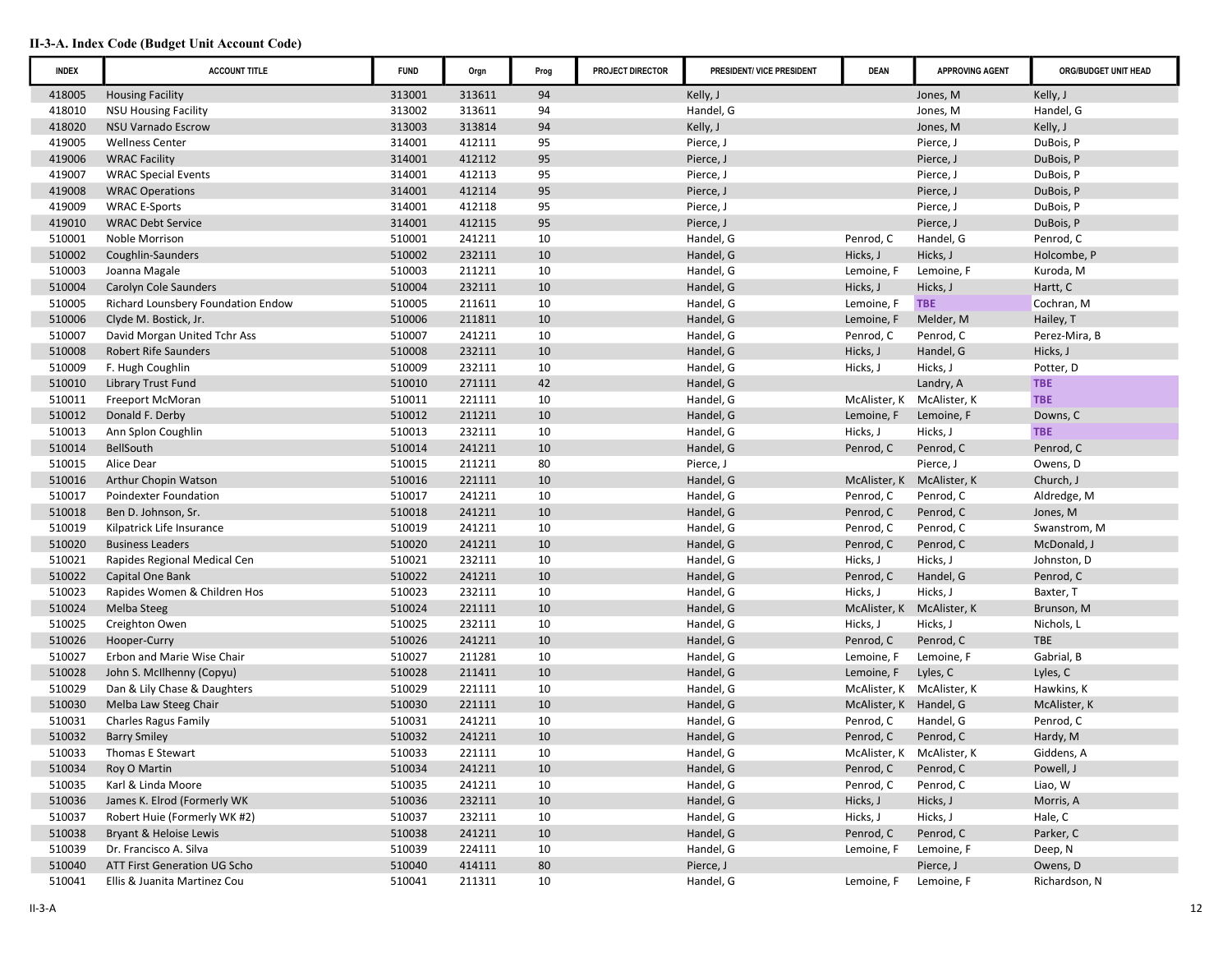| <b>INDEX</b> | <b>ACCOUNT TITLE</b>                | <b>FUND</b> | Orgn   | Prog   | PROJECT DIRECTOR | PRESIDENT/ VICE PRESIDENT | <b>DEAN</b>  | <b>APPROVING AGENT</b> | ORG/BUDGET UNIT HEAD |
|--------------|-------------------------------------|-------------|--------|--------|------------------|---------------------------|--------------|------------------------|----------------------|
| 510042       | Ted & Aleane Adair                  | 510042      | 211311 | 10     |                  | Handel, G                 | Lemoine, F   | Lemoine, F             | Myers, L             |
| 510043       | <b>Theodore Harris Roberts</b>      | 510043      | 211281 | 10     |                  | Handel, G                 | Lemoine, F   | Lemoine, F             | Eaton, D             |
| 510044       | Ray P Oden Jr. (Formerly WK#        | 510044      | 232111 | 10     |                  | Handel, G                 | Hicks, J     | Hicks, J               | Roberts, J           |
| 510045       | Clifton A. Alford Memorial          | 510045      | 211211 | 10     | McDermott, D     | Handel, G                 | Lemoine, F   | Lemoine, F             | Burrell, S           |
| 510046       | Kenneth I. Durr                     | 510046      | 241211 | 10     |                  | Handel, G                 | Penrod, C    | Penrod, C              | Smith, J             |
| 510047       | J. Dudley Talbot MD (Formerl        | 510047      | 232111 | 10     |                  | Handel, G                 | Hicks, J     | Hicks, J               | Clark, D             |
| 510048       | Poindexter Foundation               | 510048      | 241211 | 10     |                  | Handel, G                 | Penrod, C    | Penrod, C              | Abukhalaf, R         |
| 510049       | Clifton A. Alford Mem. 1st G        | 510049      | 414111 | 80     |                  | Pierce, J                 |              | Pierce, J              | Owens, D             |
| 510050       | Demon Regiment                      | 510050      | 225111 | 10     |                  | Handel, G                 |              | McAlister, K           | Drake, J             |
| 510051       | Richard I. Davis First Gen S        | 510051      | 414111 | 80     |                  | Pierce, J                 |              | Pierce, J              | Owens, D             |
| 510052       | <b>Family and Consumer Science</b>  | 510052      | 221111 | 10     |                  | Handel, G                 | McAlister, K | McAlister, K           | Walker, K            |
| 510053       | Dr. William Timon                   | 510053      | 211311 | 10     |                  | Handel, G                 | Handel, G    | Handel, G              | Covington, J         |
| 510054       | Richard I. Davis First Gen S        | 510054      | 414111 | 80     |                  | Pierce, J                 |              | Pierce, J              | Owens, D             |
| 510055       | Carolyn Romone                      | 510055      | 232111 | 10     |                  | Handel, G                 | Hicks, J     | Hicks, J               | Hicks, J             |
| 510056       | Pauline U Zysek                     | 510056      | 232111 | 10     |                  | Handel, G                 | Hicks, J     | Hicks, J               | Haynes, K            |
| 510057       | Opal Wimberly                       | 510057      | 232111 | 10     |                  | Handel, G                 | Hicks, J     | Hicks, J               | Wilson, S            |
| 510058       | Jewel Gandy                         | 510058      | 232111 | 10     |                  | Handel, G                 | Hicks, J     | Hicks, J               | Downey, R            |
| 510059       | Danny and Lenn Dohmann Princ        | 510059      | 211211 | 10     | Yang, F          | Handel, G                 | Lemoine, F   | Lemoine, F             | Burrell, S           |
| 510060       | Danny and Lenn Dohmann Princ        | 510060      | 211211 | 10     | Cummins, N       | Handel, G                 | Lemoine, F   | Lemoine, F             | Burrell, S           |
| 510061       | <b>Wommack Clark</b>                | 510061      | 241311 | 10     |                  | Handel, G                 | Lemoine, F   | Lemoine, F             | Jannik, A            |
| 510062       | <b>Robert Easley</b>                | 510062      | 241211 | 10     |                  | Handel, G                 | Penrod, C    | Penrod, C              | Stacy, M. E.         |
| 510063       | Dan Chase Scholarship               | 510063      | 414111 | 80     |                  | Pierce, J                 |              | Pierce, J              | Owens, D             |
| 510064       | <b>Ida Emily Simpson</b>            | 510064      | 414111 | 80     |                  | Pierce, J                 |              | Pierce, J              | Owens, D             |
| 510065       | Carolyn Bellue Holly                | 510065      | 221111 | 10     |                  | Handel, G                 | McAlister, K | McAlister, K           | Jordan, K            |
| 510066       | Devargus LaCaze and Pierson         | 510066      | 241211 | 10     |                  | Jones, M                  |              | Jones, M               | Handel, G            |
| 510067       | Dr Violet Davion Shaver             | 510067      | 223111 | 10     |                  | Handel, G                 | McAlister, K | McAlister, K           | Smith, T             |
| 510068       | Deborah D Olds                      | 510068      | 232111 | 10     |                  | Handel, G                 | Hicks, J     | Hicks, J               | Gayle, J             |
| 510069       | Joyce Marie Hooper                  | 510069      | 232114 | 10     |                  | Handel, G                 | Hicks, J     | Hicks, J               | Curtis, T            |
| 510070       | Marie Cobb Bellue 1st Gen           | 510070      | 414111 | 80     |                  | Pierce, J                 |              | Pierce, J              | Owens, D             |
| 510071       | Irene Woodruff Holly 1st Gen        | 510071      | 414111 | 80     |                  | Pierce, J                 |              | Pierce, J              | Owens, D             |
| 510072       | Valley Electric/SWEPCO Professors   | 510072      | 414111 | 80     |                  | Handel, G                 |              | Penrod, C              | Prejean, E           |
| 510074       | Tommy Johnson                       | 510074      | 241211 | 10     |                  | Handel, G                 |              | Penrod, C              | Miranda, V           |
| 510076       | Thomas M. Wright Professorship      | 510076      | 241211 | 10     |                  | Handel, G                 |              | Penrod, C              | Williams, J          |
| 510075       | R Stewart Ewing                     | 510075      | 241211 | 10     |                  | Handel, G                 |              | Penrod, C              | Pharris, L           |
| 510078       | <b>State Farm</b>                   | 510078      | 241211 | 10     |                  | Handel, G                 |              | Penrod, C              | Rider, D             |
| 510079       | Louise Mathilde Bradford            | 510079      | 226111 | 10     |                  | Handel, G                 |              | Weinzettle, R          | Mount, L             |
| 510084       | Theta Mu 1st Gen Sch                | 510084      | 414111 | 80     |                  | Pierce, J                 |              | Pierce, J              | Owens, D             |
| 510085       | Rose Landry Long La Senate 1st Gen  | 510085      | 414111 | 80     |                  | Pierce, J                 |              | Pierce, J              | Owens, D             |
| 510086       | David and Sherry Morgan 1st Gen #2  | 510086      | 414111 | 80     |                  | Pierce, J                 |              | Pierce, J              | Owens, D             |
| 510087       | David and Sherry Morgan 1st Gen #3  | 510087      | 414111 | 80     |                  | Pierce, J                 |              | Pierce, J              | Owens, D             |
| 510088       | David and Sherry Morgan 1st Gen #4  | 510088      | 414111 | 80     |                  | Pierce, J                 |              | Pierce, J              | Owens, D             |
| 510089       | David and Sherry Morgan 1st Gen #5  | 510089      | 414111 | 80     |                  | Pierce, J                 |              | Pierce, J              | Owens, D             |
| 510090       | David and Sherry Morgan 1st Gen #6  | 510090      | 414111 | 80     |                  | Pierce, J                 |              | Pierce, J              | Owens, D             |
| 510091       | David and Sherry Morgan 1st Gen #7  | 510091      | 414111 | 80     |                  | Pierce, J                 |              | Pierce, J              | Owens, D             |
| 510092       | David and Sherry Morgan 1st Gen #8  | 510092      | 414111 | 80     |                  | Pierce, J                 |              | Pierce, J              | Owens, D             |
| 510093       | David and Sherry Morgan 1st Gen #9  | 510093      | 414111 | 80     |                  | Pierce, J                 |              | Pierce, J              | Owens, D             |
| 510094       | David and Sherry Morgan 1st Gen #10 | 510094      | 414111 | $80\,$ |                  | Pierce, J                 |              | Pierce, J              | Owens, D             |
| 510095       | Ludlow and Bless Mcneely 1st Gen    | 510095      | 414111 | 80     |                  | Pierce, J                 |              | Pierce, J              | Owens, D             |
| 510096       | John and Angelina Manno 1st Gen     | 510096      | 414111 | $80\,$ |                  | Pierce, J                 |              | Pierce, J              | Owens, D             |
| 528199       | Academic Enhancement Instruc        | 263001      | 201124 | 10     |                  | Jones, M                  |              | Jones, M               | Handel, G            |